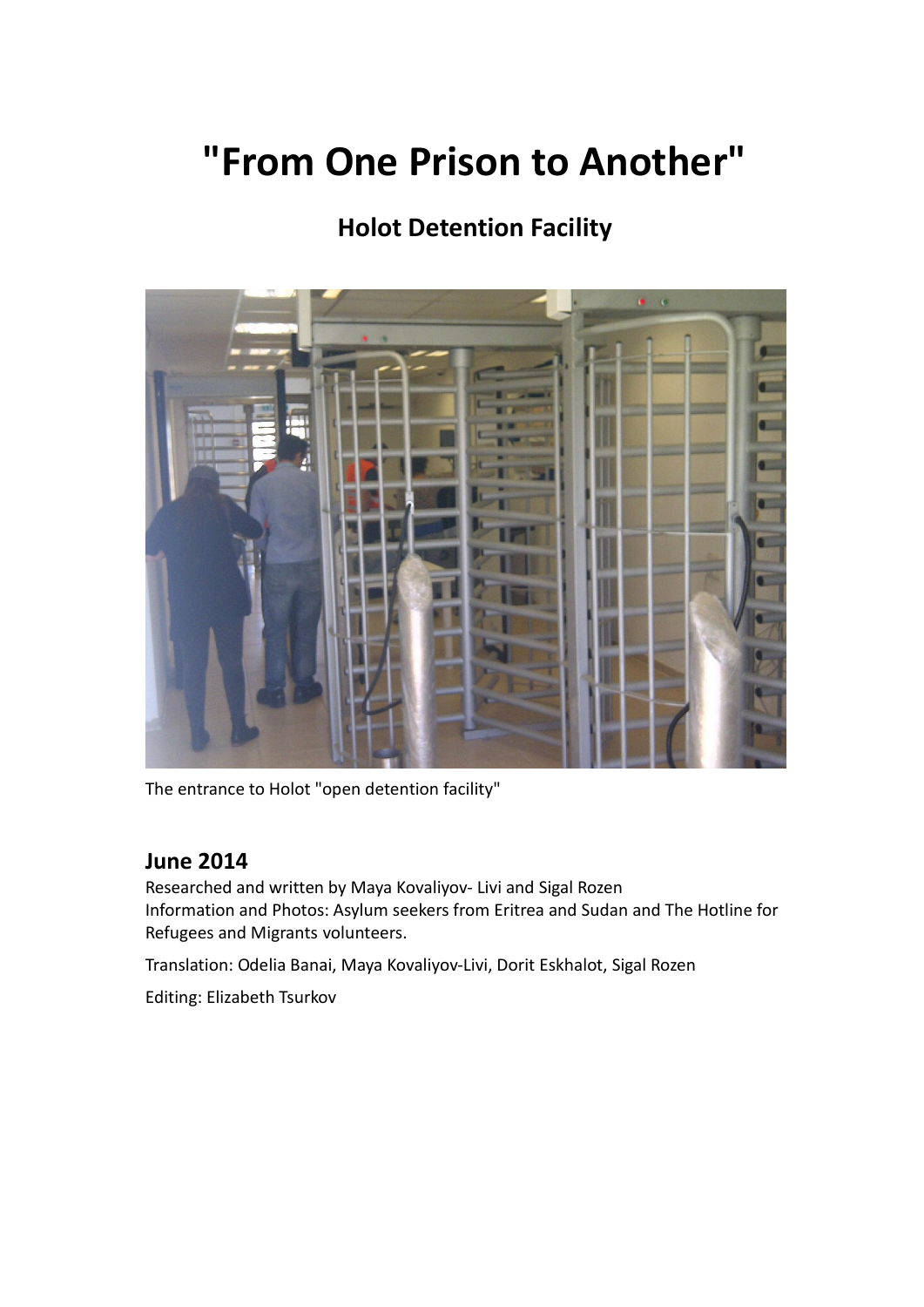

HOTLINE for REFUGEES and MIGRANTS "You shall not wrong a stranger or oppress him, for you were strangers in the land of Egypt" Exodus 22:20 \*Formerly Hotline for Migrant Workers

# **Table of Contents**

| Asylum-Seekers Detained Before They Could Renew Their Visas 11  |
|-----------------------------------------------------------------|
| <b>Living Conditions in Holot Detention Facility</b>            |
|                                                                 |
| Daily Routine and Punishment System for Disturbing the Order 13 |
|                                                                 |
|                                                                 |
|                                                                 |
|                                                                 |
|                                                                 |
|                                                                 |
|                                                                 |
|                                                                 |
|                                                                 |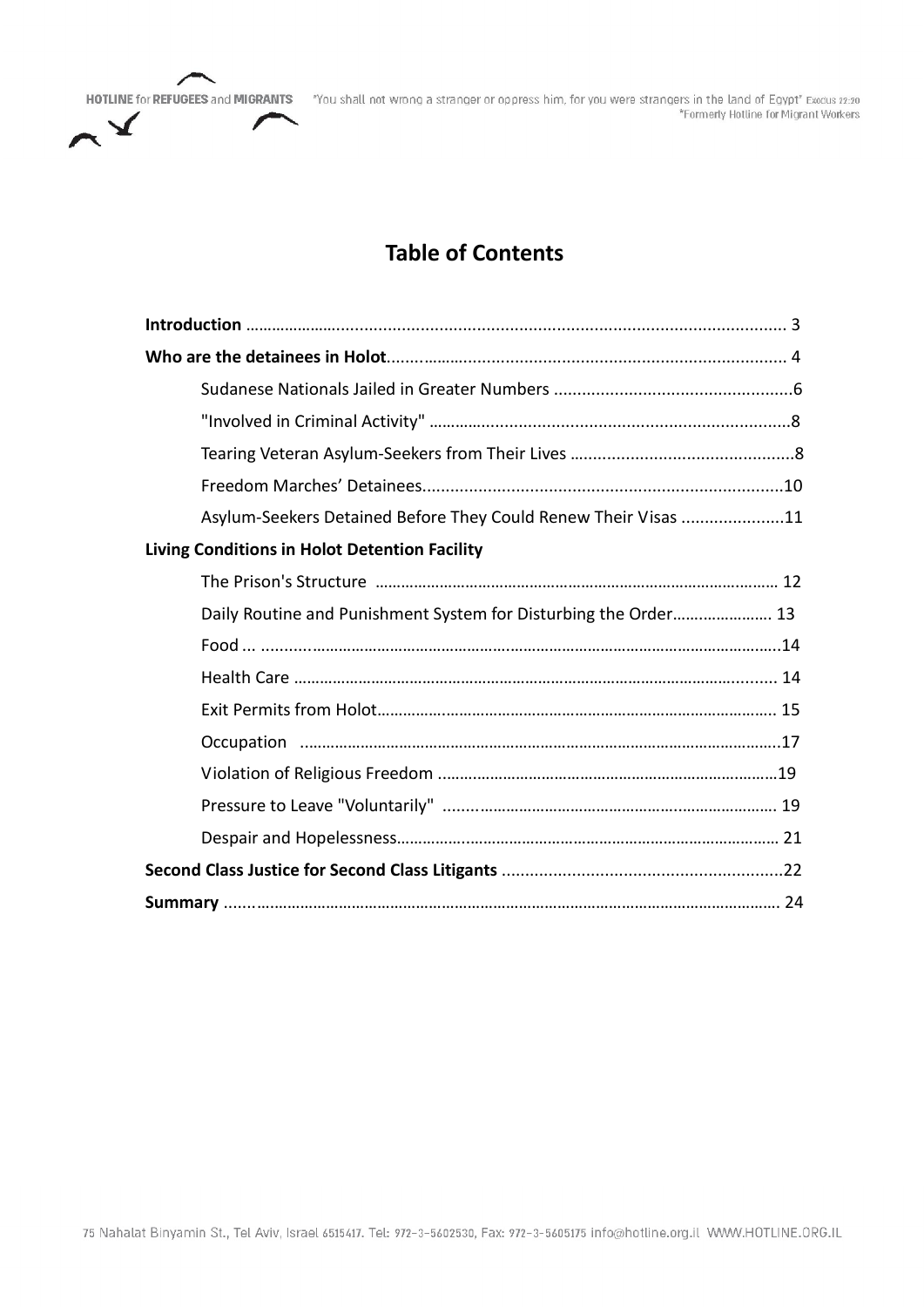"You shall not wrong a stranger or oppress him, for you were strangers in the land of Egypt" Execus 22:20 \*Formerly Hotline for Migrant Workers

### **Introduction**

On December 10, 2013 the rushed process of passing the  $4<sup>th</sup>$  amendment of the Anti Infiltration Law<sup>1</sup> in the Knesset was completed. According to the amendment, asylumseekers arriving from Egypt will be imprisoned in Saharonim prison for a period of one year. At the end of one year, the detainees will be transferred to the open prison known as the "Holot" until they will be willing to return to their home country. In addition to hundreds of prisoners transferred from Saharonim, Holot is populated by asylum seekers, men only at this time, who received summons at the Immigration Authority offices when they came to renew their visas. In recent months, Immigration Authority inspectors have been rounding up asylum seekers who haven't succeeded in renewing their visas due to long lines at the immigration authority offices, and transferred them to Saharonim prison, where an immigration officer determines the period of their detention, punishment for not renewing their visa, before being transferred to Holot detention facility for open-ended detention.

The  $4<sup>th</sup>$  amendment was passed after the nullification of the 3<sup>rd</sup> amendment,<sup>2</sup> by the High Court of Justice in September 2013. The court found the amendment to be disproportional and hence unconstitutional.<sup>3</sup> The State's contention is that the Holot facility where asylum seekers are imprisoned under the  $4<sup>th</sup>$  amendment "operates in a completely different capacity than a prison facility [...] both in term of infrastructure and services provided as well as aspects relating to the perception of its operation".<sup>4</sup>

The subject of this document is to examine the Holot detention facility, the people who inhabit it and the conditions found therein.

Holot detention facility is located across the road from Saharonim prison, in an area defined as a firing zone close to the border with Egypt. The detainees in the facility, 2,369 people, as counted on June  $10<sup>5</sup>$  must participate in roll calls three times per day, and sleep there every night. Constructing the facility cost the Israeli taxpayer about half a billion NIS (\$144,000),<sup>6</sup> not including the cost of ongoing operations. Detainees are forbidden to work outside the facility, and have an allowance of 480 NIS (\$138) per month. Although managed by IPS, the facility is not defined as a prison, so there is no judicial overview of the detention and no possibility of release other than being

http://elyon1.court.gov.il/files/12/460/071/b24/12071460.b24.htm

 $\frac{1}{1}$  About the 4<sup>th</sup> amendment of the Anti Infiltration Law (Offences and Jurisdiction) (4<sup>th</sup> amendment and Temporary Provisions) 2013 and a link to the text of the law: http://www.acri.org.il/he/29954<br>
<sup>2</sup> About the 3<sup>rd</sup> amendment of the Anti Infiltration Law Offences and Jurisdiction) (3<sup>rd</sup> Amendment and Temporary Provisions) 2011 and a link to the text of the law: http://www.acri.org.il/he/13458 3 Supreme Court ruling 7146/12:

<sup>&</sup>lt;sup>4</sup> The state's response dated 03.11.2014 supreme Court case 8425/13 Gebrselassie v. Knesset of Israel, article 180<br><sup>5</sup> According to the state's response dated 10.6.14, South district court case 10754-04-14, Abulgasim

Asama v. the MoI, article 2.

 $6$  The state's response dated 03.11.2014 Supreme Court case 8425/13 Gebrselassie v. Knesset of Israel, article 174.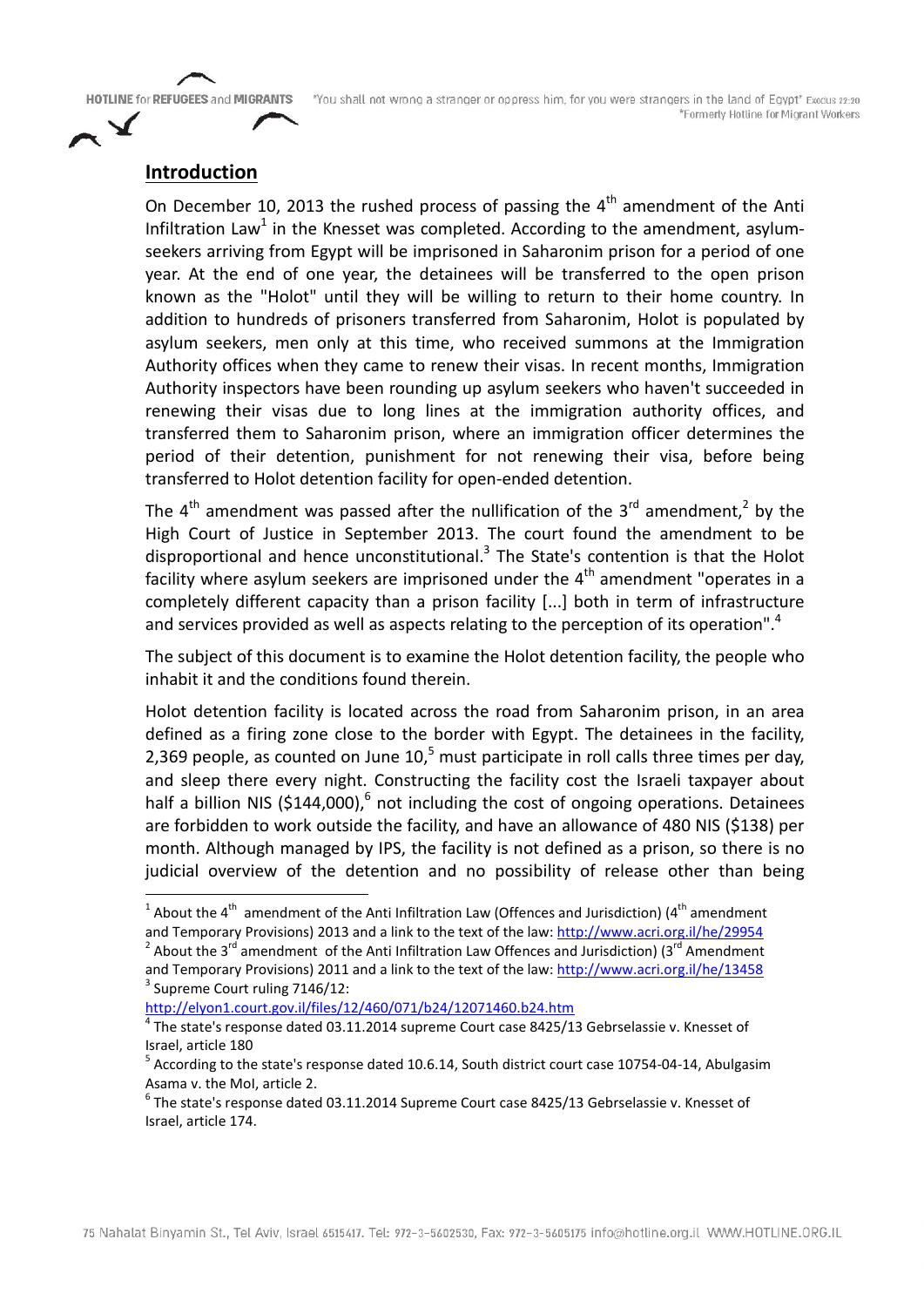"You shall not wrong a stranger or oppress him, for you were strangers in the land of Egypt" Exodus 22:20 \*Formerly Hotline for Migrant Workers

recognized as a refugee, a rare occurrence in Israel's unfair asylum system.<sup>7</sup>

"Holot facility can accommodate 3,300 people, the state summoned 4,100 people" reported journalist Ilan Lior on March 6, 2014 in "Haaretz".<sup>8</sup>

Conversations with IPS personnel indicate that about 40% of recipients of summons show up for the transport to the facility, leaving from Yigal Alon St. in Tel Aviv, on the day scheduled for them. The remaining 60% chose not to report to the facility, while risking being caught on the street without a valid visa and sent to Saharonim prison, or were successful in voiding the summons because they did not meet the criteria for detention or for humanitarian reasons. As of June 10, 2014, about 4.9% of the asylum seekers in Israel are detained in Holot.

Since Holot is at full capacity and the Immigration Authority keeps on ordering more and more asylum seekers to report to detention there, the State plans to convert some sections of Saharonim prison to an "open facilily" similar to Holot. Due to the closed nature of the "open facility", this conversion would not entail a great deal of effort.<sup>9</sup>

This report is the product of visits made by Hotline for Refugees and Migrants volunteers (the "Hotline") to the Holot detention facility, and of personal and telephone interviews with staff and detainees. The document tries to draw a comprehensive picture of what happens within the fences of the facility, and point out the problems inherent in its existence.

# **Who Are the Detainees in Holot**

On June 10, 2014, five months after asylum seekers began to be summoned there, 2,369 asylum seekers reside in Holot. In Mid-May, while there were 2,368 detainees, 1,680 of them were citizens of Sudan (71.4% of the detainees) and 672 more were Eritreans (28.6% of the detainees). More than 500 asylum seekers were transferred to Holot from Saharonim prison, after being imprisoned there under the  $3<sup>rd</sup>$  amendment of the Anti Infiltration Law for periods ranging between 18 months to two years, upon entry to Israel. According to data provided by the Ministry of Interior, the number of detainees in Holot changed from 2,368 on May 27 to just 2,369 on June 10, despite the daily summons. That is probably a result of the new MoI policy to transfer from Holot to Saharonim prison detainees who missed even one roll call.

Israeli authorities insist on referring to Eritrean and Sudanese citizens in Israel "work infiltrators", although citizens of those countries are not deported from Israel, as Israel does with undocumented migrants, due to a "non-removal" policy. Asylum seekers from those countries were barred from applying for refugee status until early 2013. At

 $<sup>7</sup>$  See the Hotline for Refugees and Migrants report – "Until our Hearts are Completely Hardened",</sup> March 2012. http://hotline.org.il/en/publication/until-our-hearts-are-completely-hardened-asylumprocedures-in-israel/<br><sup>8</sup> Lior Ilan, "Holot facility can accommodate 3,300 people, the state summoned 4,100 people",

Haaretz, March 6, 2014 (Hebrew): http://www.haaretz.co.il/news/education/.premium-1.2262094 9 Yerushalmi Tamar, "No more space in Holot? Planning to transfer the foreigners to Saharonim prison", June 13 2014 (Hebrew): http://glz.co.il/1064-44203-HE/Galatz.aspx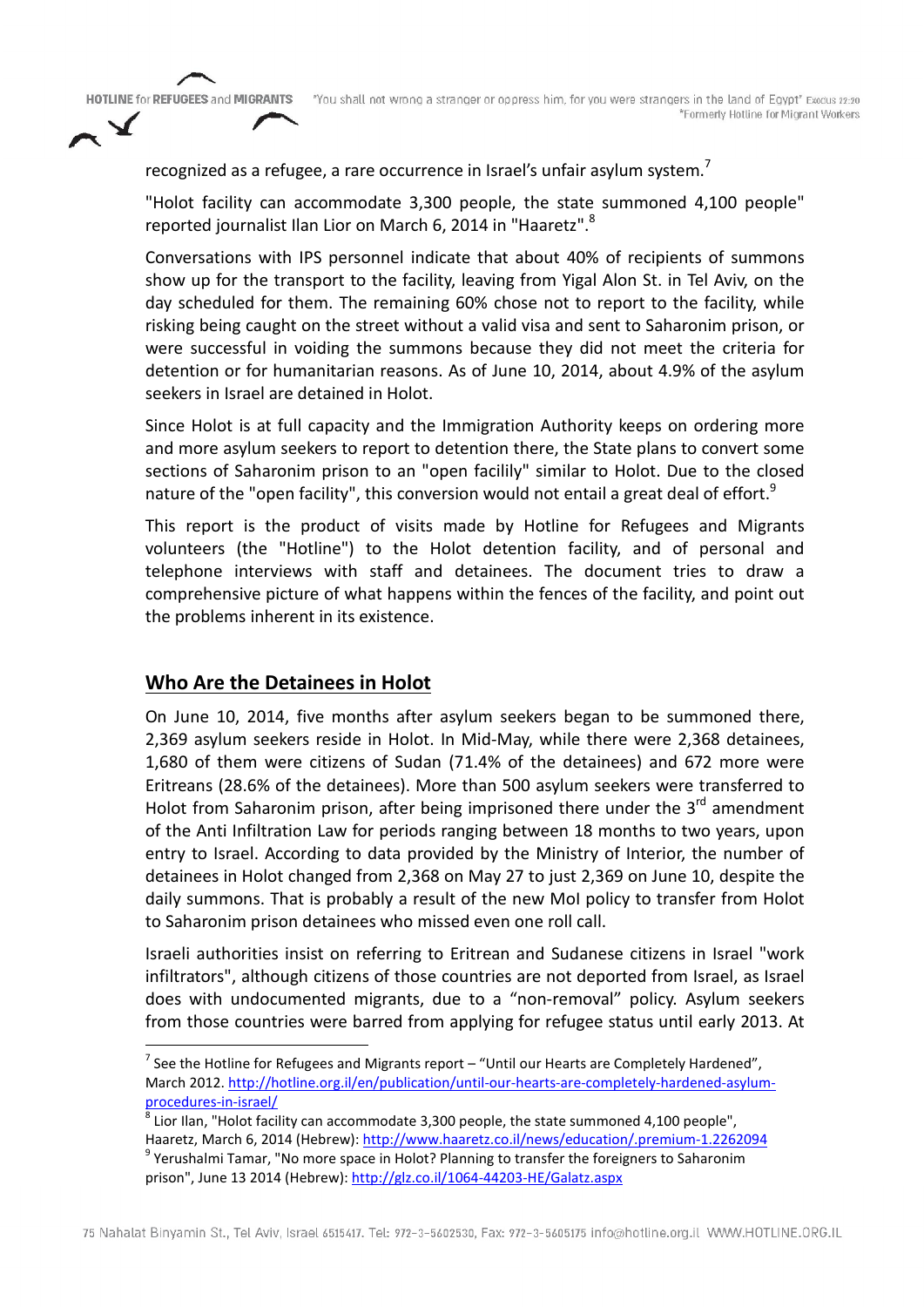"You shall not wrong a stranger or oppress him, for you were strangers in the land of Egypt" Execus 22:20 \*Formerly Hotline for Migrant Workers

that point, asylum seekers in detention were able to submit applications. Only at the end of 2013, asylum seekers from those countries who are not in detention were able to finally file for asylum, but the State did not bother to inform the refugee communities about this change in policy.

According to the State, as of March 3, 2014: "The Asylum Seekers' Unit of the Immigration Authority received 1,468 applications so far for political asylum in Israel by Eritrean nationals, 980 applicants were interviewed. 444 applications have already been decided on, and two of the requests were approved".<sup>10</sup> In addition, "1,373 applications for political asylum in Israel were received from nationals of the Republic of Sudan, of which 505 were interviewed. Nine applications have been decided upon, and they were all rejected".<sup>11</sup> 1,386 of the detainees in Holot already applied for asylum, 259 of them were interviewed and 139 already received a reply to their request.<sup>12</sup> As far as we know, not even one of them was granted refugee status.

In sharp contrast to this low rate of recognitions of asylum seekers from Eritrea and Sudan in Israel, according to data from the UNHCR, the global recognition rate of Eritrean asylum seekers as refugees in 2012 stood at 81.9% and the rate of recognition of Sudanese asylum seekers as refugees is  $68.2\%$ .<sup>13</sup> Additionally, Darfur<sup>14</sup> and the Nuba Mountains<sup>15</sup> in Sudan have been declared humanitarian crisis zones.

Currently, most of the asylum-seekers detained in Holot were summoned from all over Israel, after being in Israel for four to nine years. They resided in Israel legally and periodically renewed their visas according to the changing decisions of the authorities. Although 71% of African asylum seekers in Israel are Eritrean, and only 20% of them are from Sudan, the number of Sudanese held in Holot detention facility significantly exceeds that of the Eritreans and they constitute 71% of the detainees while only 29% of detainees are Eritreans.<sup>16</sup>

Until June 6th, 2014, the Immigration Authority did not conduct hearings for asylum seekers when they were summoned to Holot detention facility. At a hearing, the

**HOTLINE for REFUGEES and MIGRANTS** 

 $10$  The state's response dated 03.11.2014 Supreme Court case 8425/13 Gebrselassie v. Knesset of

Israel, article 15.<br><sup>11</sup> There, article 16.<br><sup>12</sup> According to the state's response dated 10.6.14, South district court case 10754-04-14, Abulgasim Asama v. the MoI, article 1.

<sup>&</sup>lt;sup>13</sup> About the recognition rate of Sudanese Eritrean citizens worldwide in the statistical report of UNHCR for 2012: http://www.unhcr.org/52a723f89.html table 11. <sup>14</sup> United Nations Human Rights Council, *Genocide in Darfur*.

http://www.unitedhumanrights.org/genocide/genocide-in-sudan.htm

<sup>&</sup>lt;sup>15</sup> Human Rights Watch, *Sudan: Crisis Conditions in Southern Kordofan*. May 4, 2012.<br>http://www.hrw.org/news/2012/05/04/sudan-crisis-conditions-southern-kordofan

 $\frac{16}{16}$  Calculated according to data from the Immigration Authority as published in October 2013: http://www.piba.gov.il/PublicationAndTender/ForeignWorkersStat/Documents/oct2013.pdf Minus the number of asylum seekers Interior Minister Gideon Sa'ar reported left the country between January to March 2014, at a meeting of the Interior and Environment Knesset Committee dated March 26, 2014 (unpublished minutes). The percentages of Eritrean and Sudanese in Holot were calculated based on their numbers in Holot as reported by the IPS representative during the Migrant Workers Knesset committee on May 14, 2014.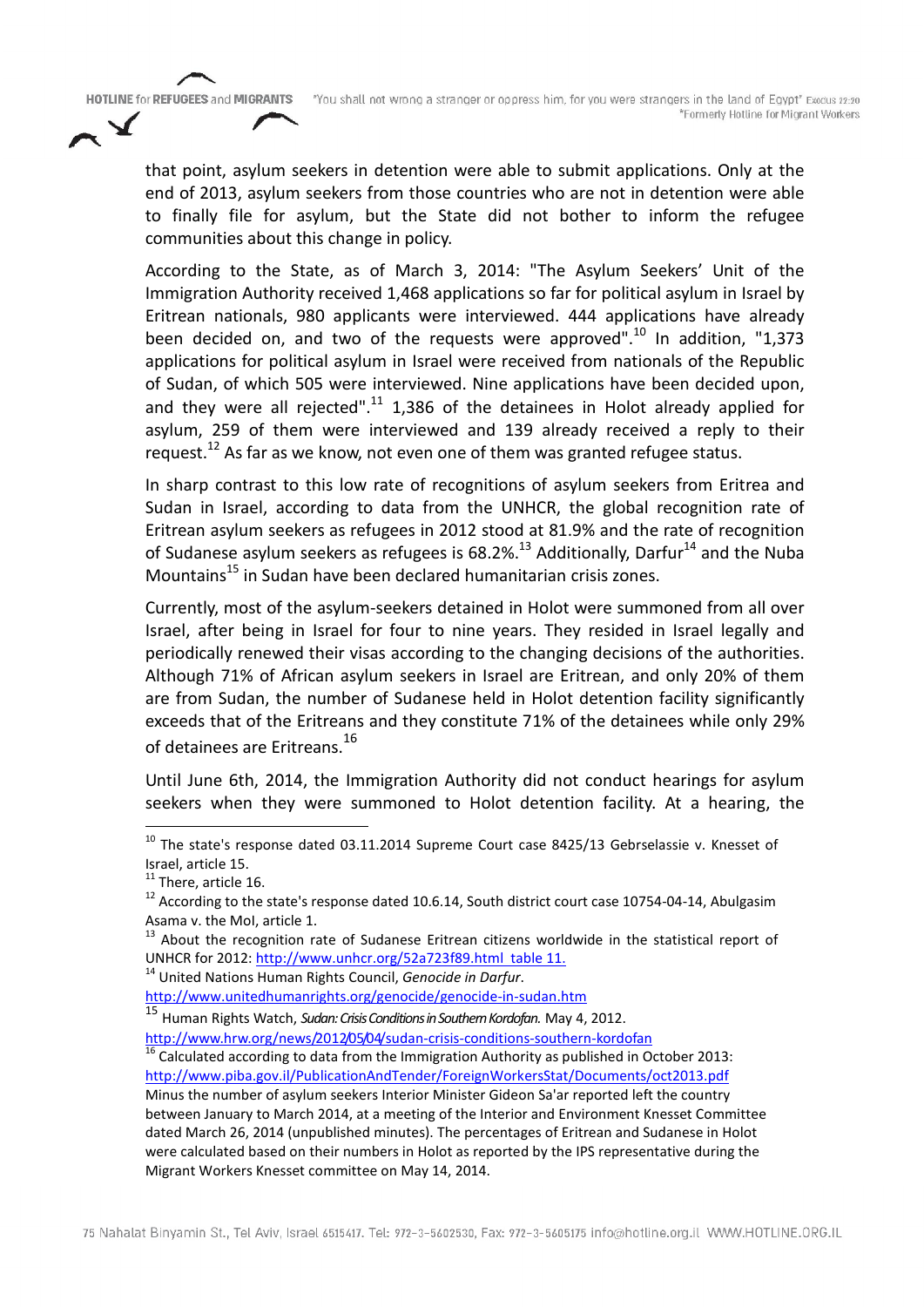purpose of the hearing must be clarified in advance to the person summoned. The person in questions allowed to bring legal representation, the hearing must be documented and translated if necessary. In the hearing, the person is able to plead his case and explain why it is unreasonable to detach him from his surroundings and send it to a facility in the desert after four to nine years of a full life in Israel, without examining his claim for asylum. After the hearing, the authority has to give the person a reasoned decision in his case, which he can appeal. $^{17}$ 

#### **Sudanese nationals jailed in greater numbers**

Data provided by the State indicates that more Sudanese are summoned to Holot than Eritreans, despite the fact that there are three times more Eritreans in Israel than Sudanese. In addition, more Sudanese were transferred from Saharonim prison to the Holot detention facility, after the abrogation of the 3rd amendment to the Anti Infiltration Law, while hundreds of Eritreans were released following the court decision.

During the month and four days that passed between the High Court's ruling on September 16 and October 20, 2013, the State did not release even one asylum seeker, as it was ordered to do by the High Court. Following an appeal by human rights organizations to the Attorney General on October 13, 2013, $^{18}$  a hearing of the Knesset Committee for Foreign Workers on October 15, and a motion of contempt to the High Court filed by human rights organizations on October 28, $^{19}$  the State slowly began to release detainees.

Eritrean asylum seekers reported that since the voiding of the  $3<sup>rd</sup>$  amendment to the Anti Infiltration Law, Immigration Authority officials stopped pressuring them to return to their homeland and stopped taking detainees for personal persuasion talks where it was explained to them that the only way out of prison is returning to their home country. However, a number of Sudanese asylum seekers reported that Immigration Authority officials continued to take detainees to such private talks and pressured them to leave "voluntarily", without clarifying that their legal position has changed.<sup>20</sup>

Only on October 20, 2013, nine women were released by Border Control officers – the first release since the High Court ruling. Subsequently all women were released, most of them Eritrean. On November 5, the first 16 men were released, all of them Eritrean, and later that month, about 700 additional detainees were released. To the best knowledge of Hotline activists, the first Sudanese detainee was released by the Border

 $17$  See for example the ruling of The Administrative Court petition 40613-02-14 Abdullah Jafar (prisoner) v. Ministry of Interior.<br><sup>18</sup> Appeal by human rights organizations Attorney General on October 13, 2013:

http://www.acri.org.il/en/2013/10/17/disregardcourt/

 $19$  Link to the motion for contempt of court that was submitted by human rights organization on

October 28, 2013(Hebrew): http://www.acri.org.il/en/2013/10/28/infiltration-contempt/<br><sup>20</sup> For more on the pressure exerted on asylum seekers detained in Israel to "agree" to leave Israel "voluntarily" by threatening them with prolonged detention, see: Human Rights Watch and the Hotline for Refugees and Migrants, March 2013: http://hotline.org.il/en/publication/detainedasylum-seekers-pressured-to-leave/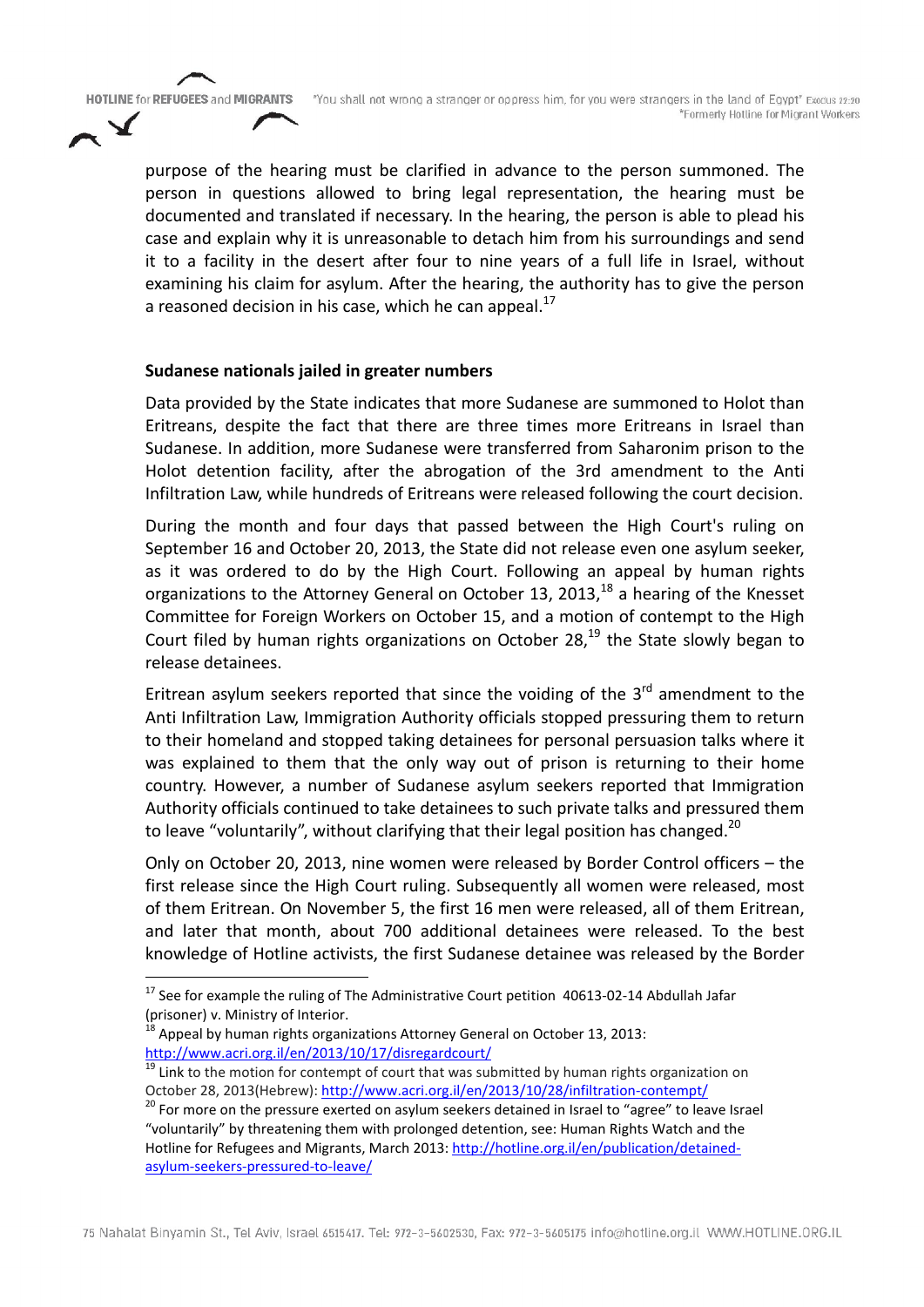Control officer only on November 24, 2013 and 30 other Sudanese asylum seekers were released from Saharonim prison on November 27. With the entry into force of the  $4<sup>th</sup>$  amendment to the Anti Infiltration Law on December 15, 2013, Immigration Authority stopped releasing prisoners from Saharonim prison and transferred them from Saharonim to Holot. Thus, only a few Sudanese asylum seekers were released from prison, all of them during the two weeks before the entry into force of the  $4<sup>th</sup>$ amendment to the law. The vast majority of the 700 people released were Eritrean.

**HOTLINE for REFUGEES and MIGRANTS** 

When Israel began detaining asylum seekers who resided inside Israel, it was evident that the Immigration Authority focused on the citizens of Sudan. On December 11, 2013, the day after the  $4<sup>th</sup>$  amendment to the Anti Infiltration Law was passed in the Knesset; the Immigration Authority published a notice listing the criteria by which asylum seekers will be sent to the Holot detention facility as early as the next day.<sup>21</sup>

The notice states that the "Staying Center" is designed for "infiltrators it is difficult to remove from Israel", a surprising definition considering that the "difficulty" stems from the decision of the Ministry itself, namely that citizens of Sudan and Eritrea are entitled to the policy of "temporary non-removal" due to the State's compliance with international and Israeli law.<sup>22</sup>

According to the criteria of the Immigration Authority, Sudanese citizens who entered Israel prior to December 31, 2010, and Eritreans who entered before December 31, 2008 will be summoned to Holot detention facility. Under these criteria, a larger percentage of Sudanese nationals residing in Israel can be detained compared to the percentage of Eritrean nationals who can be detained. It should be noted that dozens of asylum seekers who do not meet the criteria, were also summoned the Holot.

Israel prefers to detain Sudanese nationals over Eritreans due to the fact that while Eritreans find it difficult to agree to "voluntary return" to their country, many Sudanese succumbed to the abuse by the Immigration Authority and left the country, often risking their lives. The State recently announced that "between December 2013 and the end of February 2014, 2,989 infiltrators left the state of Israel - 2,650 Sudanese, 150 Eritreans and 189 infiltrators from other African countries".<sup>23</sup>

Since Sudanese succumb to pressure and sign up for "voluntary return" 14 times more than Eritreans, the Immigration Authority has a clear interest to continue to pressure Sudanese as much as possible.

Many Sudanese explained to Hotline activists that by leaving the country they take a calculated risk. They believe that with the \$3,500 provided by the Immigration Authority they may succeed to immediately escape to a neighboring African country or find their way to a refugee camp where their families live. Many of those returning have reported that they arrived safely to an African country. However, there is an ever-

<sup>&</sup>lt;sup>21</sup> Immigration Authority, "Notification of establishing a center for infiltrators and beginning

enforcement on employers of infiltrators", December 11,2013 (Hebrew)<br><sup>22</sup> Report of Knesset's Research and Information Center, "The dealing of the state with infiltrators and asylum seekers who enter Israel from Egypt and their treatment", January 25, 2011 (Hebrew)  $^{23}$  The state's response dated 03.11.2014 Supreme Court case 8425/13 Gebrselassie v. Knesset of Israel, article 100.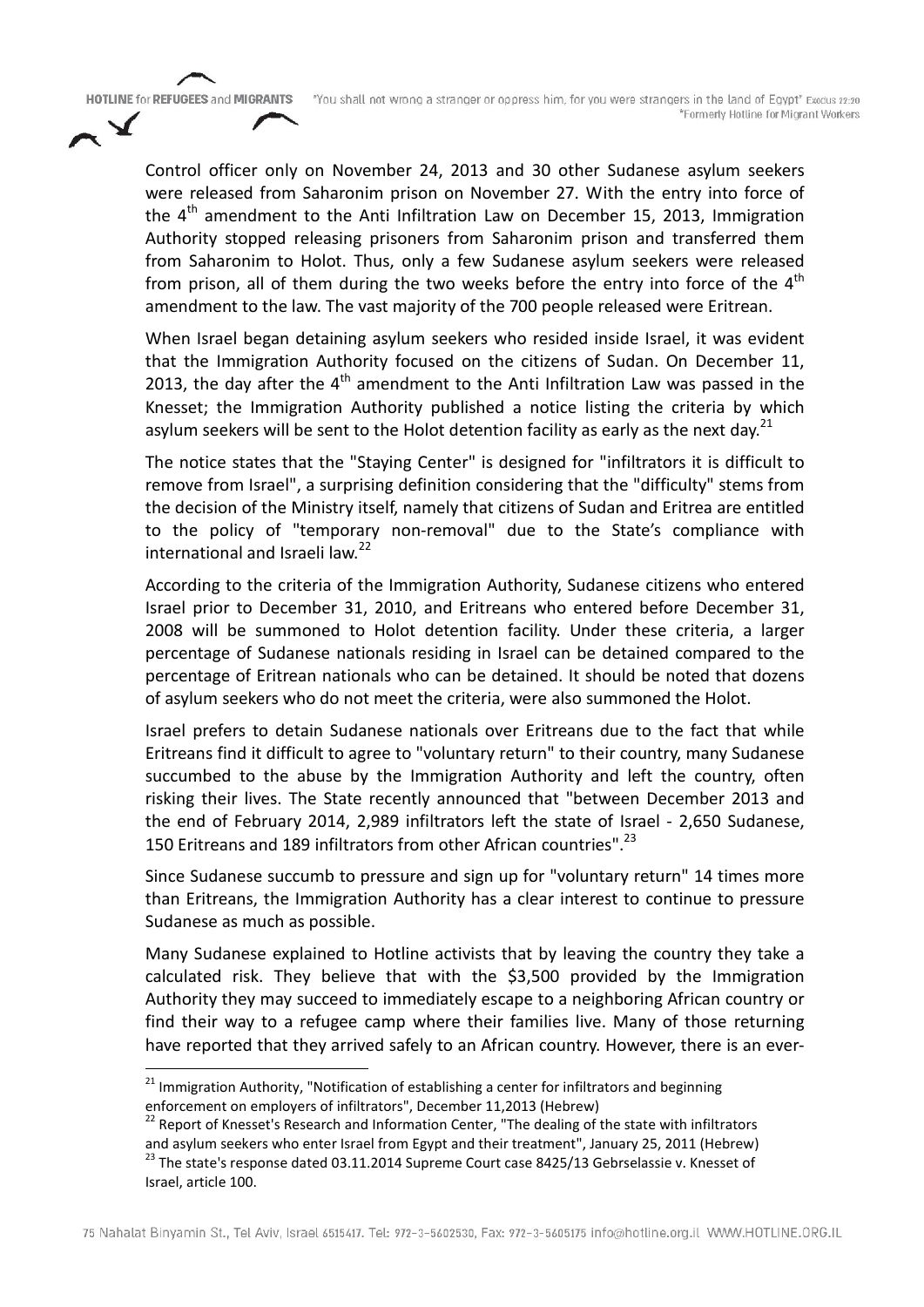"You shall not wrong a stranger or oppress him, for you were strangers in the land of Egypt" Exodus 22:20 \*Formerly Hotline for Migrant Workers

increasing stream of evidence about the danger of "voluntary return". This issue will be elaborated on later in the report.

Eritreans who fled their country without permission, rarely give in to pressure because there is almost no practical way to land at the airport of Asmara with \$3,500 and escape prolonged incarceration and torture. A person leaving Eritrea without official permission is immediately seized upon return and has to pay a significantly higher amount in bribes for a release from custody. Presumably the people "returning voluntarily" to Eritrea are mostly people who had official permission to leave, and will not be harmed upon returning, or they leave Israel to a different African country, as described below.

The Minister of the Interior, Gideon Sa'ar, explained the main reason for preferring the imprisonment of citizens of Sudan, saying that "one of the dominant considerations for sending people to the facility is the future ability to remove them."<sup>24</sup>

#### **"Involved in criminal activity"**

Another criterion for sending people to Holot are people whom "the Border Control officer found were involved in criminal activities and do not comply with the guideline determined by the Attorney General, in terms of the type of crime committed (the burden of evidence required to prove the offense will be as set forth in the guideline), and people who have served their sentence for a criminal offense they were convicted of and there was no place to keep them in custody".<sup>25</sup>

This means that asylum seekers who were detained under the criminal procedure,  $^{26}$ will not be released from custody but will be transferred from Saharonim to Holot detention facility across the road. Under this procedure, asylum seekers suspected of crimes but not charged with any crime and asylum seekers who were tried and served out their sentence would not be released, but instead detained indefinitely in Saharonim prison. To the best of our knowledge, several dozen asylum seekers detained under the criminal procedure were transferred from Saharonim to Holot in the past three months, including those who have wives and children in Israel. Since women and children are forbidden from entering Holot, asylum seekers can see their families only outside the facility during the hours between roll calls.

#### **Tearing Veteran Asylum Seekers from Their Lives**

Because the Immigration Authority began summoning to Holot asylum seekers who've

(Hebrew):

<sup>&</sup>lt;sup>24</sup> The Knesset's Interior and Environment committee hearing on the Anti Infiltration Law (Offences and Jurisdiction) ( $4^{\text{th}}$  Amendment and Temporary provisions), December 2, 2014 (Hebrew):<br>http://knesset.gov.il/protocols/heb/protocol search.aspx?comID=5

<sup>&</sup>lt;sup>25</sup> Immigration Authority, "Notification of establishing a center for infiltrators and beginning enforcement on employers of infiltrators" (Hebrew).<br><sup>26</sup> A link to the procedure for handling infiltrators involved in criminal activities from July 1, 2013

http://www.piba.gov.il/Regulations/10.1.0010.pdf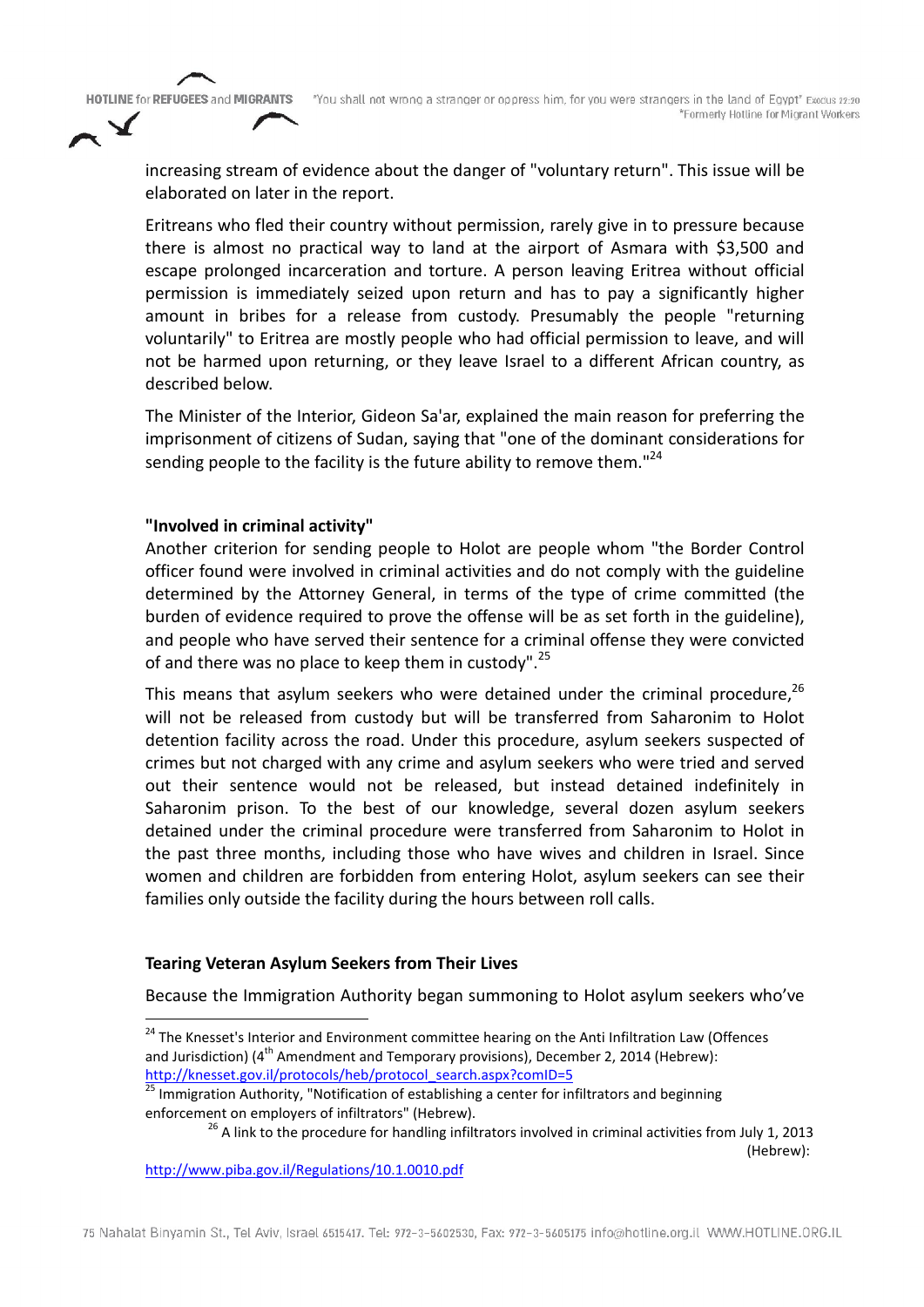"You shall not wrong a stranger or oppress him, for you were strangers in the land of Egypt" Execus 22:20 \*Formerly Hotline for Migrant Workers

been in Israel the longest to prevent their "settlement" in Israel, one can find in Holot asylum seekers who speak fluent Hebrew, whose sudden summons to Holot forced them to leave workplaces where they have worked for years, apartments they rented, many Israeli friends, and sometimes studies for which they paid in advance, without expecting the change in policy of the State.

Anwar Suleiman, an asylum seeker from Darfur, is one of those veteran asylum seekers in Israel who were summoned to Holot. Anwar tells about his astonishment upon receiving the summons to Holot, in fluent Hebrew:

*"At first, in February, when I received a summons to Holot for the ninth of March, I was in shock! I have been living here for five years; I applied for asylum in November 2013* 

*as soon as the Ministry of the Interior made applying asylum claims possible for Sudanese. I did not get any response to my request, but three months later, I received a summons to Holot. Nobody interviewed me or heard my story. Other friends went to the Hotline for Refugees and Migrants and to private attorneys and got the summons to Holot voided.* 

**HOTLINE for REFUGEES and MIGRANTS** 

*I asked myself 'why try to cancel it?' The State will decide. It decided that I would go to Holot so I'll go to Holot. I know that Israel is a democracy that defends rights. I came from places where the government continues genocide and war, so I'm waiting".* 



Anwar Suleiman, Darfuri asylum seeker

Anwar, who now helps his fellow prisoners in Holot, spoke about his contribution to the community, about the reasons that prompted him to flee from Darfur to Israel and his life of Israel:

*"All these years I have volunteered in organizations, translating and helping my community. I also founded with my friend, Hassan Rahim, an organization for Sudanese refugees in Israel called "Organization of Sudanese in Israel". Our situation is difficult. I try to explain to Israelis that the world accepts us as refugees. The State says we are labor infiltrators, but I know myself. I know I'm a refugee. The State will see that as well, if it just checks. The State says I'm a criminal, but I know I am not.*

*When the war began, in 2003, I just finished my university studies. I went back to Darfur because many villages were attacked by the government and I was worried about my family. Since we came to help, the government interpreted it as opposition to the regime and arrested us. I was in prison in Sudan for 15 days and suffered violence from the hands of the jailers. They locked us in isolation, each one in a small cell of two meters by one meter. Two weeks later they called my family and forced them to sign a guarantee that I will not act against the government and if I do so again, they will kill me.*

*There is a refugee camp in Nialla, but I was told that I should flee, I fled to Libya. The*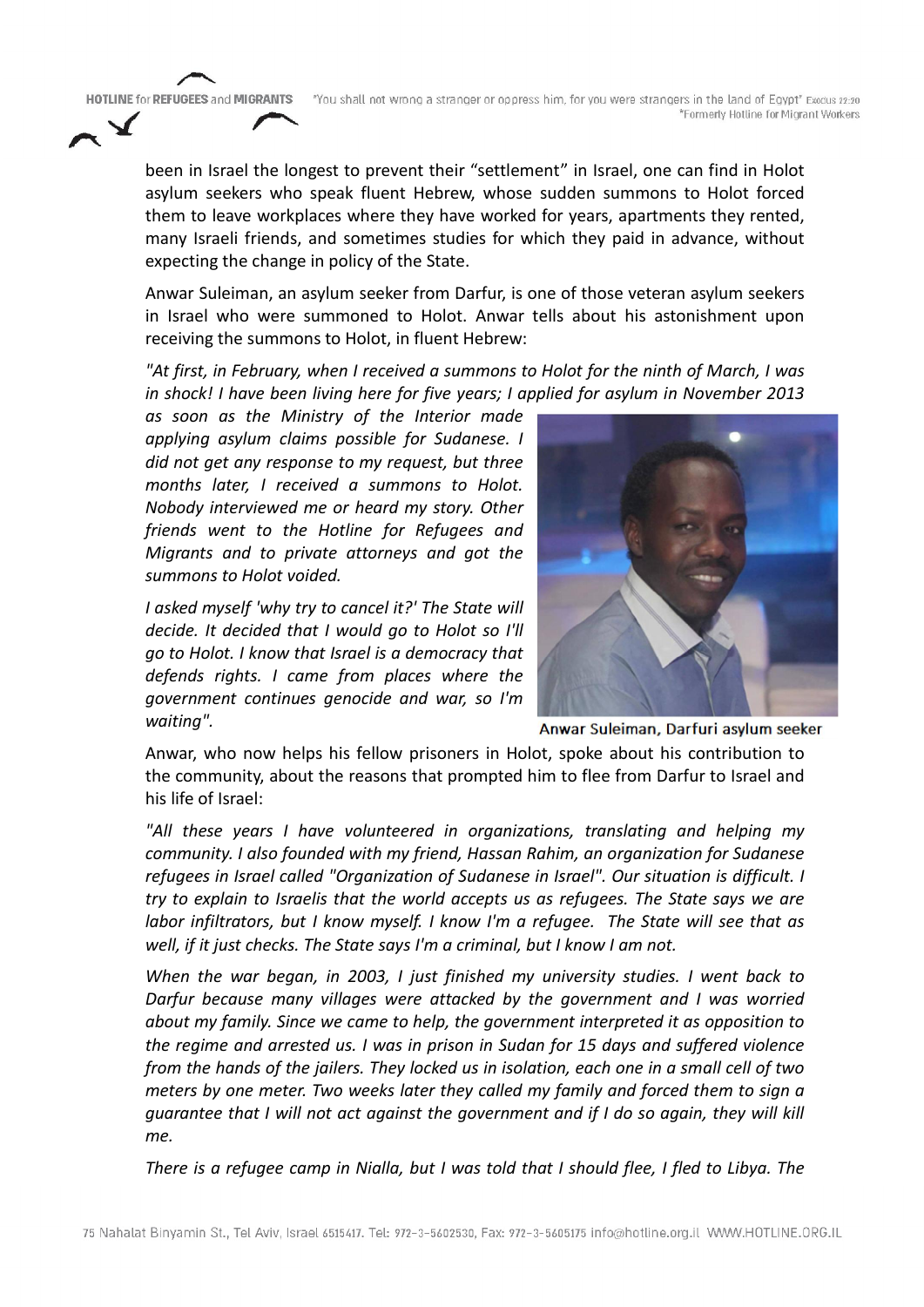"You shall not wrong a stranger or oppress him, for you were strangers in the land of Egypt" Execus 22:20 \*Formerly Hotline for Migrant Workers

*government in Libya is in contact with the Sudanese government and I thought I should keep myself safe. I was in Libya for five years but the situation was difficult - I was afraid that the dictatorship will send me to Sudan and might kill me. Libya does not respect human rights, has not signed the Refugee Convention and does not examine requests for asylum. That's why I wanted to look for a country where I could be safe. I fled from Libya to Egypt, but there they force us back to Sudan. I had to think about my future. I had a friend who said that Israel is an advanced country with human rights, that signed the Refugee Convention and that I should come here.*

*I came to Israel through Sinai in 2008. I was imprisoned Kziot for five months and in 2009 they released me. I went to the office of the UNHCR but they said they do not accept asylum claims and that Israel is now examining applications for asylum. I wanted to apply for asylum, but they told me that the Sudanese are a group with protection and that's why it is impossible to apply for asylum. Initially I worked in a hotel in Jerusalem and later moved to Tel Aviv to help my community after work. We worked hard because the community should be together. We are not only helping the community. We tell the Israelis our story, explain why we fled, celebrate Sudanese culture day, and commemorate the genocide of Darfur.*

*I cannot go back to Sudan. I'm not afraid for myself but for my family. I will stay in jail as much as necessary. As much as the government tells me to. Even now they kill people in Darfur, one minute and they will kill me. No one asks questions, it's easy".*

Many asylum seekers who had a full life in Israel were torn from them, without having their asylum applications examined, are currently incarcerated in Holot along with Anwar. Although many had not yet managed to present asylum claims, either because the Immigration Authority began to allow this for citizens of Sudan and Eritrea only at the end of 2013 or because of lack of confidence in the Israeli asylum system. Israel as the lowest recognition rate of refugees in the Western world - 0.15% of asylum requests examined between July 2009 and August 2013 received a positive reply.

#### **Freedom Marches detainees**

Among the prisoners in Holot are also about 120 asylum seekers, mostly from Sudan, who in December 2013 set out in what refugees and international media called "freedom marches", the marches from Holot to the Knesset in Jerusalem that motivated the biggest protest of asylum seekers in Israel.

Abdul, from Darfur, has been detained in Israel for over two years, ever since arriving here. He was also one of the leaders of the first freedom march:

*"I'm from Darfur, one of the areas where genocide is taking place. I studied at a university in the Blue Nile area; even there a conflict exists. I was active against the regime. When the war started in the Blue Nile, security forces of the Sudanese government sought me out. That's why I left the country. My Life was in danger. If I go back, they will kill me.*

*I came here because I wanted protection. I came through Egypt. I did not stay there*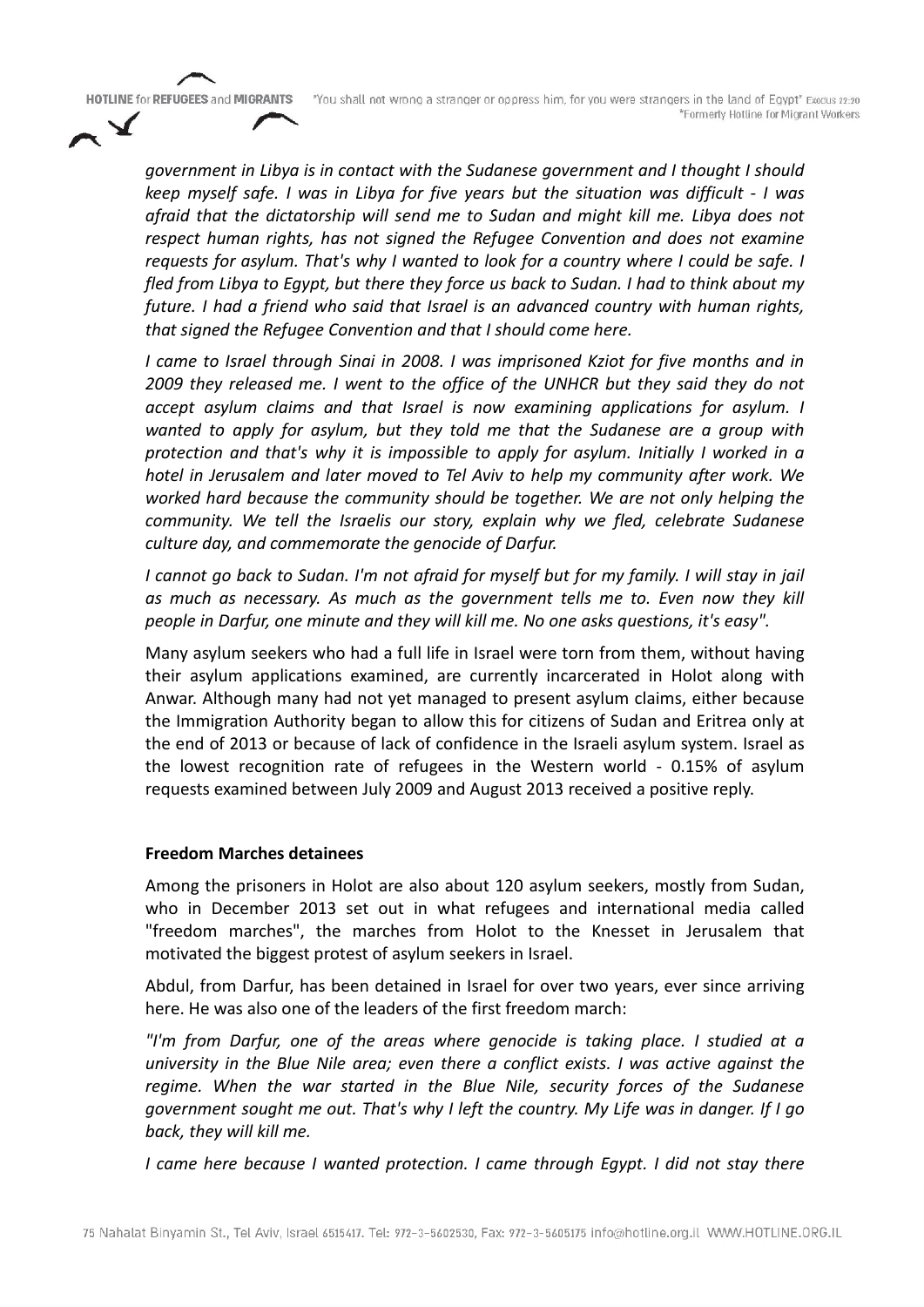"You shall not wrong a stranger or oppress him, for you were strangers in the land of Egypt" Execus 22:20 \*Formerly Hotline for Migrant Workers

*because the Egyptian government slaughtered asylum seekers from Sudan in 2005 [the Mustafa Mahmoud Massacre]. Egypt has diplomatic relations with Sudan and they might send me back to Sudan. I came to Israel from the border with Sinai. The soldiers at the border brought me to "Saharonim" prison. I was there for four months and then they took me to "Ktziot" prison. After six months, they moved me back to "Saharonim". In May 2013 we went on a hunger strike in "Saharonim" prison, so they beat us and took us forcefully to Ktziot. We were in Ktziot for more than nine months. When I arrived at "Saharonim" they told me I'd be in jail for three years and then be deported back to Sudan. I said I would not go back to my country at any price. They can put me in jail if it is the law here, but I will not return to Sudan under any circumstances. Even if I will be in jail for 30 years, I will not go back to my country. That's what I told the judge.*

*It was made possible to apply for asylum from Kziot only in 2013. I applied but did not receive an answer. I was interviewed, they asked a lot of questions and still no answer. I asked for an answer from the Ministry of Interior but did not give one. When they canceled the law, the judge told me I will be released by December 15, 2013. I told him again that I need asylum not only a release from prison. He said he would ask the Ministry of Interior. I did not receive an answer.*

*Instead of releasing us, they told us we will move to a new prison. We did not agree. They took us by force. They told us that if we do not come, they will do what they to us in wing 7: beat us and cuff our feet and our hands. They took us like animals to Holot. They brought us to Holot on Friday. Some people refused to enter the facility and slept outside, even though it was raining and very cold. On Saturday we went on a hunger strike and said we are not supposed to be in prison, we are supposed to live a normal life after what we went through. The whole world knows that there is genocide in Darfur.*

*On Sunday, we spoke with a representative of the Ministry of Interior and asked him why they put us in prison again. The representative said he could not do anything for us, if we want something we have to go to the Knesset, to Jerusalem. So we left, still on hunger strike, we walked to Beersheba. On Monday we walked and traveled from Beersheba to Kibbutz Nachshon, where they gave us a place to sleep. On the third day we went to Jerusalem and demonstrated in front of the Knesset and the Supreme Court. They ended our protest in violence. They [immigration police] used violence although we said we will not use violence against Israeli authorities. We do not harm the security of Israel. We only ask for a refugee status.*

*They took us to the Holot, interviewed us and told us we will be sent to Saharonim for three months without trial. A week ago they said we will be released from Saharonim to Holot. This is not a release. This is not a release; it is a transfer, because it is exactly the same thing. It is the same prison; it isn't different at all."*

#### **Asylum Seekers Detained before they Could Renew their Visas**

On March 2014, the State began releasing from Saharonim and then jailing to Holot asylum seekers who were arrested during December 2013 because they were unable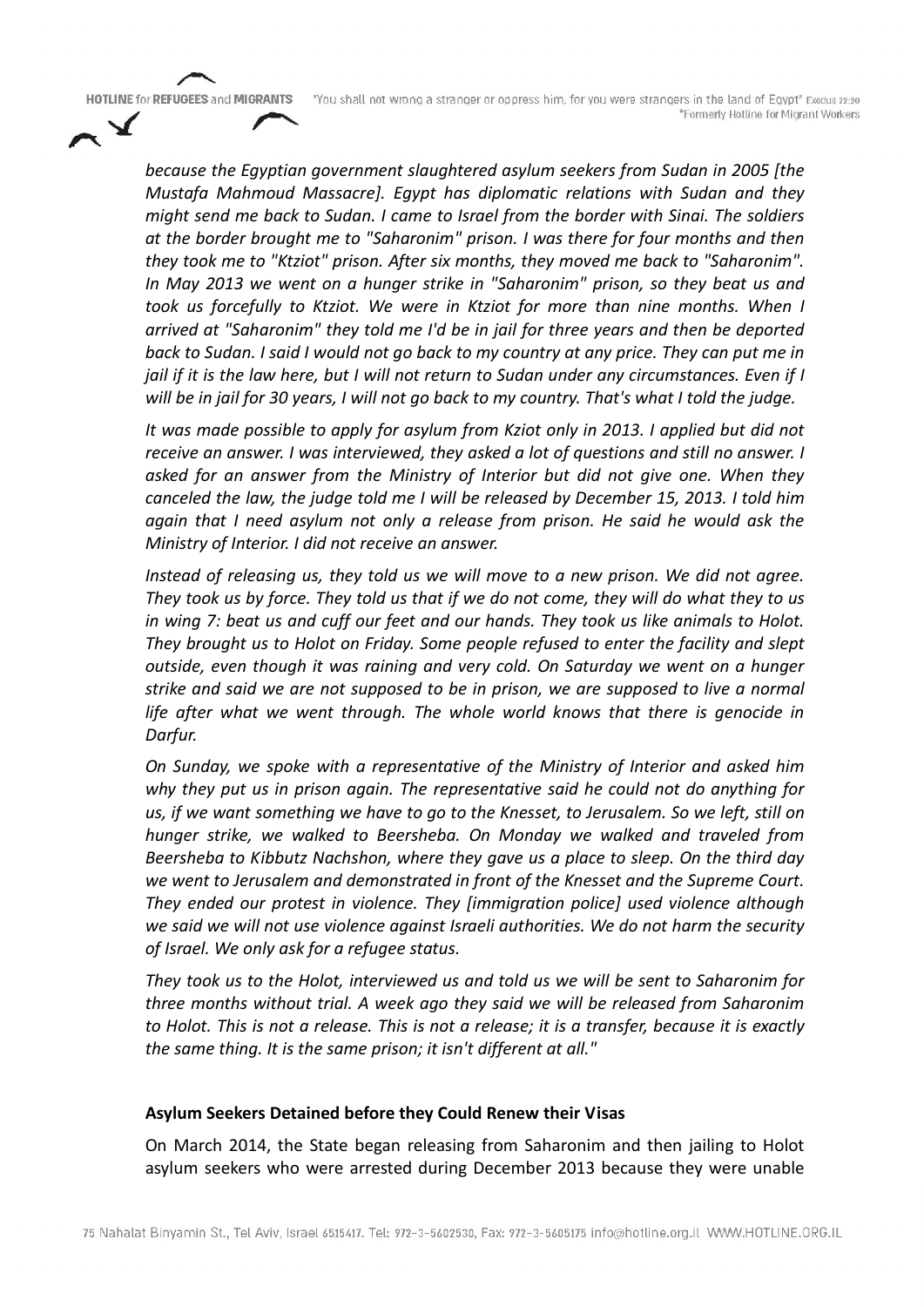to renew their visas, due to the reduction in the number of offices and work hours of the Immigration Authority.<sup>27</sup> Those asylum seekers were detained at work, at home, while walking outside, and sometimes while waiting in endless lines as they attempted to renew their visas at the Ministry of Interior. Upon their arrest, those asylum seekers were sentenced by a Ministry of Interior clerk to Saharonim prison for three months, after which they are transported to Holot detention facility, until they agree to return to their home countries. In the coming months many more asylum seekers who were detained due to lack of any viable option to enter one of the offices of the Immigration Authority to extend their visa, are expected to be released from Saharonim to Holot.

# **Living Conditions in Holot Detention Facility**

*"It doesn't matter if we get more food or more blankets. As long as we're in prison nothing matters".*

*"At 10pm they close the whole bloc. What if something happens at night? Whom do we call?"*

Before we examine the living conditions in Holot, we must establish that this chapter's aim of this report is not to improve the facilities, services and infrastructure of the detention center. Even under ideal condition and perfect management, a denial of freedom and independence is inherent in the incarceration itself. No amount of gourmet food, professional training or temporary exit permits could change that. Having said that, these days Holot is a home to about 2,300 people, and a close examination of the living conditions is necessary.

### **The Prison's Structure**

*"Ten people live together in every room. There's no privacy. There's noise and a bad atmosphere. I couldn't sleep since I got here."*

*"In Saharonim, the rooms are very crowded, but at least there was shade outside of the cells. Here in Holot, you go outside and you are in the desert. It's either crowded or cold. In the summer it will probably be very hot."*

Holot prison is divided into wings, with each wing divided into blocs. Currently there are three operating wings.<sup>28</sup> The first wing is used as an administrative center and the second contains four operating blocs. By design, each bloc in meant to accommodate prisoners from one country. Blocs A and C are designated for Sudanese citizens and blocs B and D are for Eritreans. In practice, there's very loose

<sup>&</sup>lt;sup>27</sup> On the lack of a viable option to renew a visa during the last months in the report "streamlining the process", Hotline for Refugees and Migrants, March 20, 2014:

http://hotline.org.il/en/publication/streamlining-the-process<br><sup>28</sup> As stated by Yehoshua Wise from the Israeli Prison Service in a meeting of the Internal Affairs and Environment Committee, marking 100 days of the Anti-Infiltration Law, held on March 26, 2014.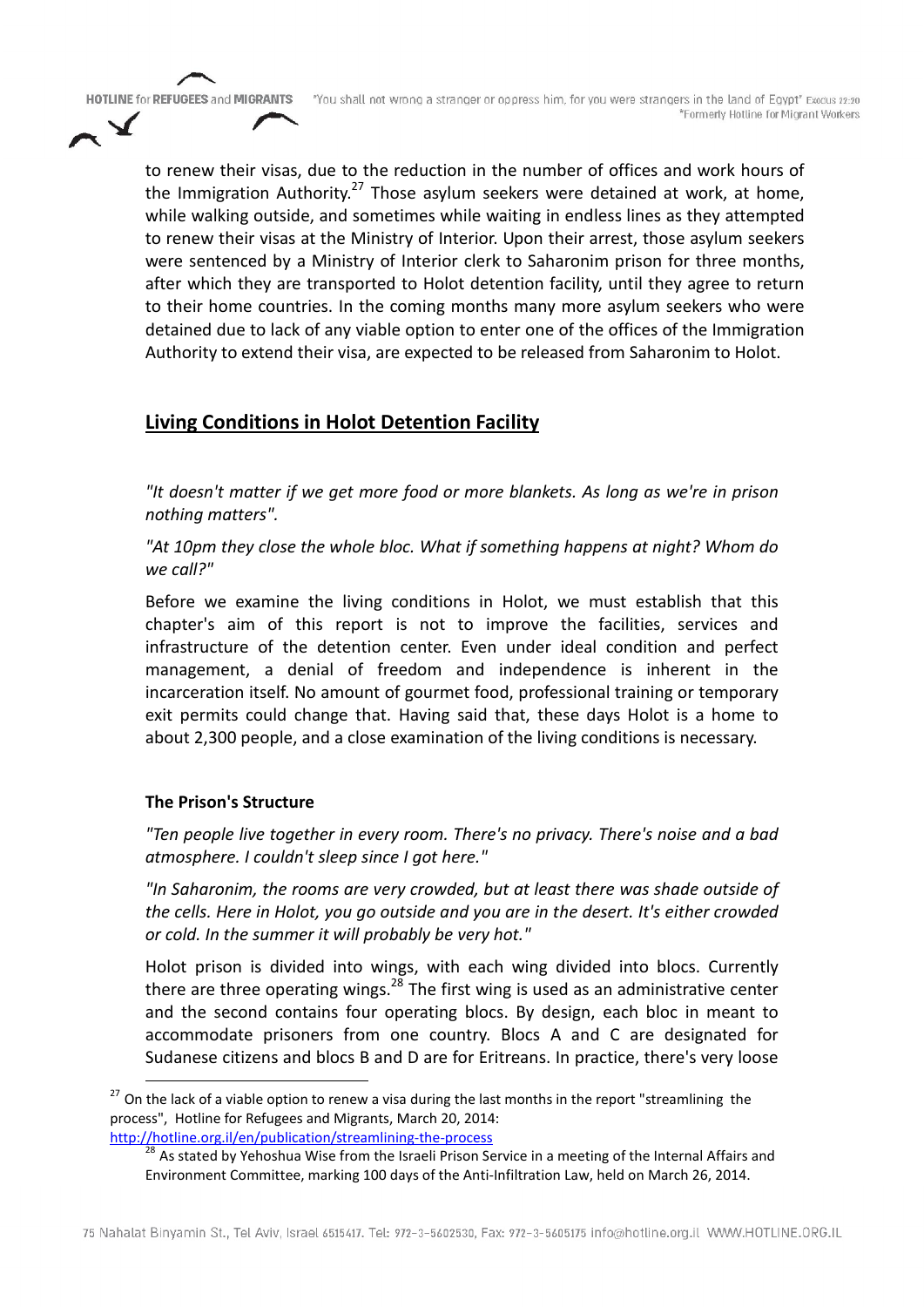"You shall not wrong a stranger or oppress him, for you were strangers in the land of Egypt" Execus 22:20 \*Formerly Hotline for Migrant Workers

**HOTLINE for REFUGEES and MIGRANTS** 

monitoring on the housing arrangements and the prisoners are free to move from one bloc to the other as they wish, regardless of their countries of origin.

Every bloc contains 28 rooms, and in each room there are five bunk beds and ten lockers without locks. Upon arrival each new prisoner receives a blanket, a roll of toilet paper and sometimes a towel. The supply of toilet paper is inconsistent, which makes it one of the most sought-after products in the facility. The rooms lack any heating or cooling devices, so even on cold and rainy days the prisoners have to make do with the thin blanket they receive on their first day.

In addition to the rooms, every bloc contains a social center, a room that is supposed to provide social activities but in reality offers only a television set and a few chairs. A small shop operates in Bloc A, selling basic necessities, cleaning products, personal hygiene items and a few snacks. Beyond the above mentioned facilities, there's not much else in the detention center. There are no classes or professional trainings to fill the endless empty hours forced on the prisoners.

#### **Daily Routine and Punishment System**

The prisoner's schedule revolves around three daily roll calls, at 6am, 1pm and 8:30pm. The asylum seeker must report to the designated office and present his identification card to an Israeli Prison Service (IPS) employee as proof of his presence in the facility. The time allotted for each roll call is limited to an hour and a half, creating long lines outside of the office. The IPS doesn't follow up on the accumulating data of present prisoners and doesn't attempt to track down missing people. It only presents the Ministry of Interior (MOI) with the list of names.

The lack of clarity regarding the punishment system is evident in the sanctions applied to people absent from a single roll call. Many asylum seekers who have missed one roll call have gone unnoticed by the authorities, but this is not always the case. In the first weeks of March immigration authorities began summoning to their office asylum seekers who missed one roll call, sometimes months before the meeting took place, and threatening to transfer them to Saharonim prison.

Punishments for a whole day's absence are inconsistent – some people are transferred to Saharonim, some are deprived of their allowance for 10 days and some are deprived of their right to leave Holot between roll calls. The uncertainty surrounding the procedures and boundaries is a source for constant fear and frustration among the asylum seekers.

During June 2014, when Holot could offer no more space for new comers, while in Saharonim there were only 400 detainees and space for 3,000 asylum seekers, the Immigration authority changed its policy. More and more asylum seekers are transferred from Holot to Saharonim after missing only one roll call, even if they missed it months ago. This conduct leaves the detainees confused and frustrated since they complain that they do not know what to expect next.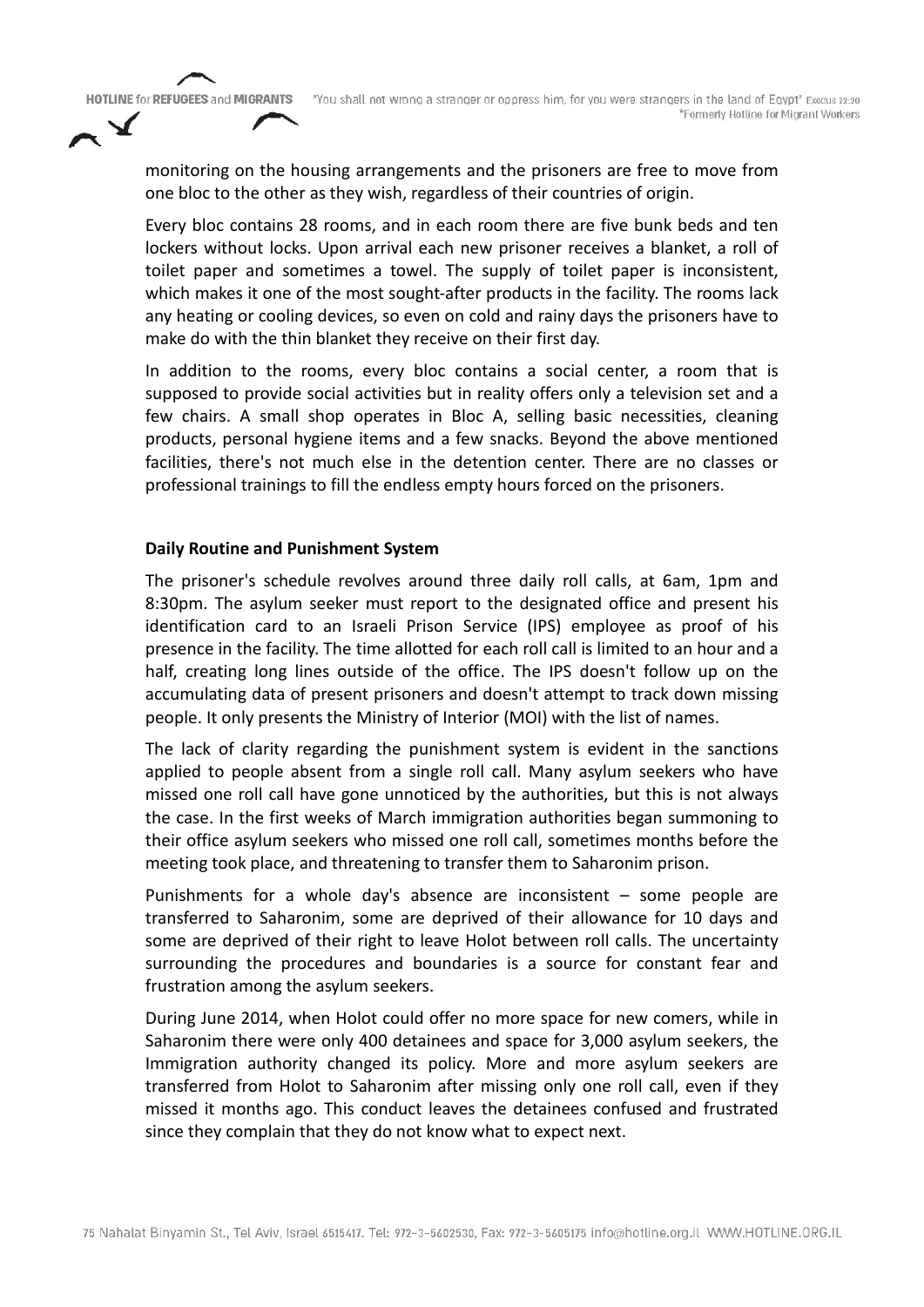

#### **Food**

Three meals are served every day: breakfast at 7am, lunch at noon and dinner at 7pm. Every meal lasts one hour. In the first days of operation, the delivery of meals was chaotic and the amounts of food were often insufficient, leaving some prisoners without food for a meal of two. Things have gotten better and it seems the food issue is under control, at least quantity-wise. However, the content of the meals is still problematic and doesn't show any signs of dietary planning or consideration for the prisoners' habits and preferences.

Prisoners are prohibited from bringing food into Holot, mostly for sanitary reasons – there's no fridge and no way to prevent food spoilage. The detainees have no access to kitchenware such as stoves and ovens and can't prepare their own meals. Buying prepared food from the outside world is the only option they have, a rare luxury for people living on 16 NIS a day (\$4.5), dozens of kilometers away from any commercial center. The closest shop is 10 kilometers (6 miles) away, in Kadesh Barnea, a small village surrounded by a fence to keep off intruders. The issue of food is one example of many for the lack of choices and the deprivation of liberty the prisoners are facing.

Amongst the prisoners are people who suffer from different medical conditions that force them to avoid or depend on certain foods. Some receive food suited to their needs while others complain about the prison doctors' unresponsiveness to their requests. One persistent prisoner got his wishes fulfilled in the form of a raw zucchini and potato, with no way to cook them.



*In the picture: Uncooked Food served in Holot.*

#### **Healthcare in Holot**

"When I come to the doctor he doesn't even examine me. He just gives the same pills for all the complaints. Everybody receives the same medication".

When Holot was first opened, Magen David Adom (the Israeli Red Cross) was assigned to provide basic medical care. Despite weekly visits from Clalit Health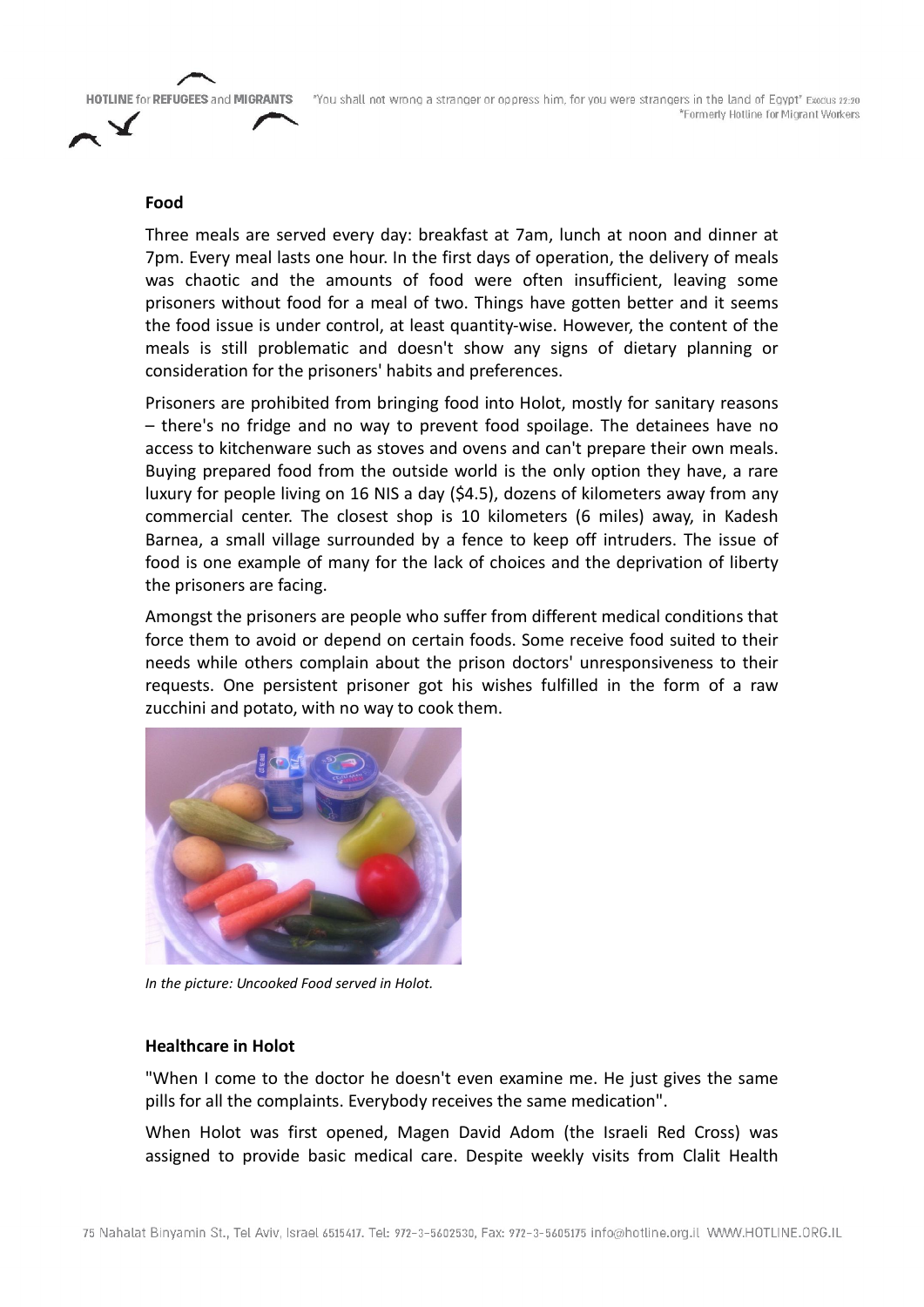Services dentists, asylum seekers complaining about toothaches claim they have been told to find a dentist in Be'er Sheva, and pay for the visit out of their own pockets.

On May 1, Magen David Adom was replaced by a private insurance company, Bikurofeh. The new company offers the service of one general doctor, who is present at the facility five days a week for eight hours each day. Between 4pm on Thursday afternoon, until Sunday morning, as well as every evening and night during the week, the 2,300 detainees in Holot have to rely on the services of a Paramedic. Detainees wait in long lines every day to see the doctor, many times just to hear that the medicine they need is not available and that they should try and get a permission to travel to the city and buy it with their savings if they have any.

The Anti Infiltration Law states that people with medical conditions that might deteriorate due to incarceration are not to be imprisoned, yet the Hotline met many asylum seekers with chronic and new conditions who are not receiving proper attention and care. Asylum seekers with health problems too severe to be handled by the prison's clinic are often prescribed aspirin. At best, patients are referred to Soroka Hospital in Be'er Sheva, with financial coverage of an unclear scope from the Ministry of Health. The prisoners pay their own transportation fees, about NIS 50 (\$14). Follow up examinations are hard to schedule and permits to leave the prison for treatments and examinations are almost unattainable. Some prisoners are forced to postpone important medical appointments, simply because they have yet to receive their allowance and can't afford a bus to the hospital.

#### **Exit Permits from Holot**

*"They say Holot is not a prison, but getting out of here is as hard as getting out of prison. I've asked to leave for a whole day several times and was never given permission. I wanted to visit my friends in Tel Aviv and they wouldn't let me. Usually there's no one at the Immigration Authority offices, which is where we're supposed to ask for permits. Now I have a very important reason. I need to take my paycheck and my compensation money from work. My employer told me to come on Thursday. On Sunday I asked the Immigration Authority people to go to Tel Aviv on Thursday for the whole day to pick up my paycheck. They told me "come on Thursday and we'll see". They don't understand I need to schedule a meeting with the employer, so that he prepares the money for me. If I tell him I'm coming on Thursday, it might be too late. If eventually they will tell me I can't go, he might get mad at me and not give me the money at all."*

Contrary to the asylum seekers' testimonies, the authorities believe there's no difficulty in attaining exit permits, as they reported to the High Court: "As of March 5, 2014, 284 requests for exemption from presence were submitted, most of them for an absence longer than 24 hours. Only 11 were rejected, meaning 96% of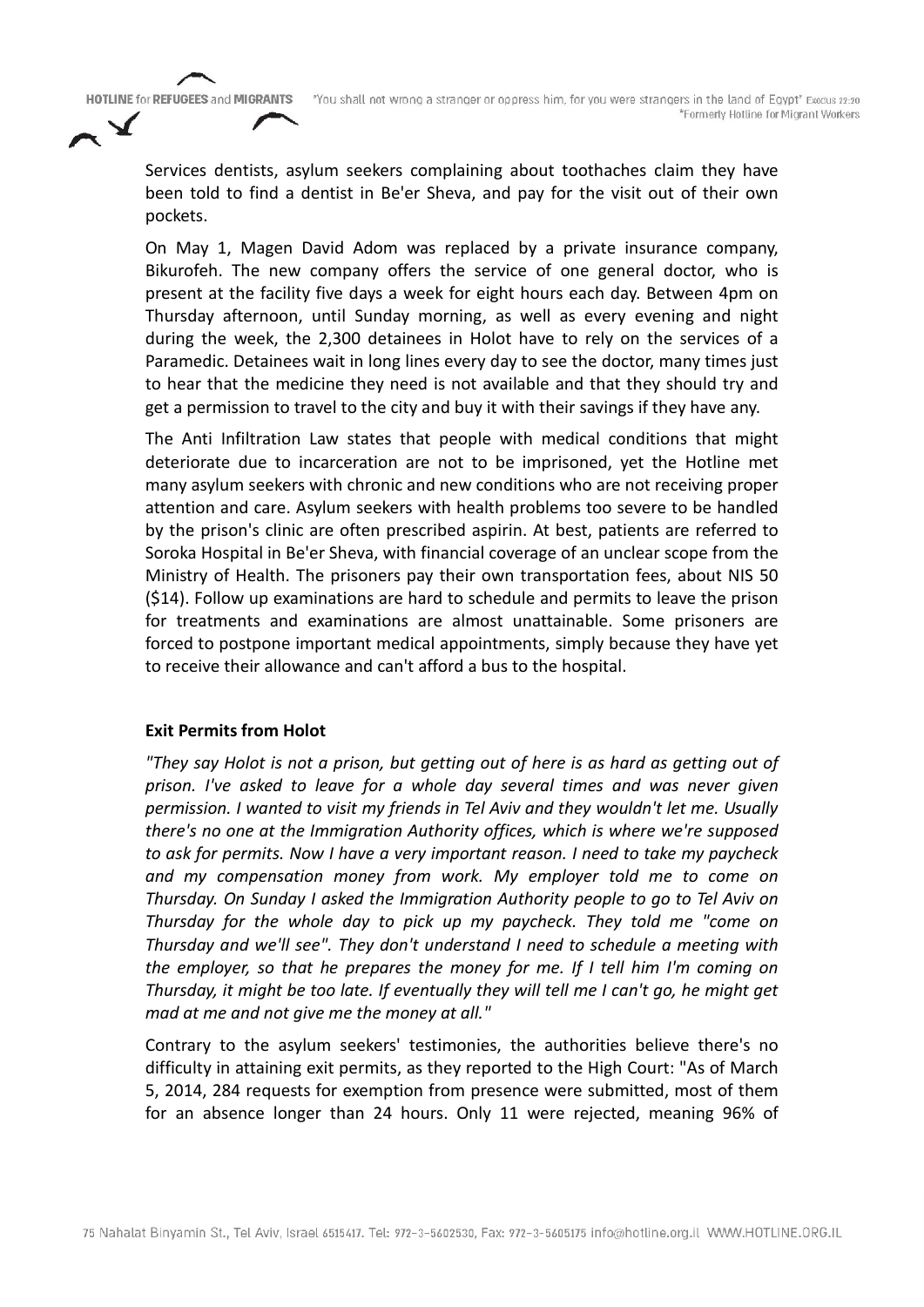# requests were approved by the Border Control officer."<sup>29</sup>

The Anti-Infiltration Law states that the Border Control officer is authorized to give the prisoners an exemption from presence in the facility for up to 48 hours, yet many asylum seekers testify that he rarely exercises this authority.<sup>30</sup> There's good reason to believe the gap between what the asylum seekers and the State are reporting is a result of the fact that most prisoners are unable to even submit a request for an exit permit. Detainees testify that the office is closed most of the time, and when it's open the Immigration officer tells them to come at a different time without registering their request. Prisoners also report that many timesensitive requests are not answered at all, and when the date passes the request becomes irrelevant.

Since most of the detainees were ripped away from a full life in Israel's cities, many have left behind unresolved issues – compensations from employers, rental contracts, pregnant women, academic courses and medical treatments. It seems that these would be good enough reasons to grant someone an exit permit, especially from an "open facility". Despite this, the Hotline has yet to encounter a prisoner who was granted a 48-hour exit permit. A few people received an exit permit for 16 hours. It's important to note that the bus ride from Holot to Be'er Sheva lasts an hour and a half and roll calls are held every 7 hours. The long lines to enter and exit the facility must be added to the calculation of long such travel takes. $31$ 

One of the people Hotline tried to assist was Dawit, an asylum seeker from Eritrea whose wife was about to give birth in Eilat while he was staying in Holot. Despite repeated requests and long waits in line for the Immigration Office, Dawit did not receive an exit permit. He was left facing two options: to leave his wife to give birth on her own, in a foreign country whose language she doesn't speak, or to go and be with her without a permit and risk incarceration in Saharonim, unable to see his son for an unknown period of time. Dawit decided to obey the law and stay, thus losing the right to have his name written as the father on his son's birth certificate because he wasn't present during the birth. If Dawit requests to be registered as the father he will have to pay thousands of shekels for a DNA test and wait for over a year for the results.

Despite repeated claims from the Ministry of Interior that Holot is not a prison but an "open detention center", the de-facto policy deprives asylum seekers of basic freedom of movement and confines their lives to the prison walls.

<sup>&</sup>lt;sup>29</sup> State response from March 11<sup>th</sup> 2014 in High Court case 8425/13 Gebreselassie v. the Knesset, article 218.

 $30$  Anti Infiltration Law (Offences and Jurisdiction) ( $4<sup>th</sup>$  amendment and Temporary Order) 2014 article 32h(iii)

 $31$  As seen in a clip documenting a long line of asylum seekers waiting to enter Holot on Saturday, March 22<sup>nd</sup> 2014 https://www.youtube.com/watch?v=9rQvQ2N05kc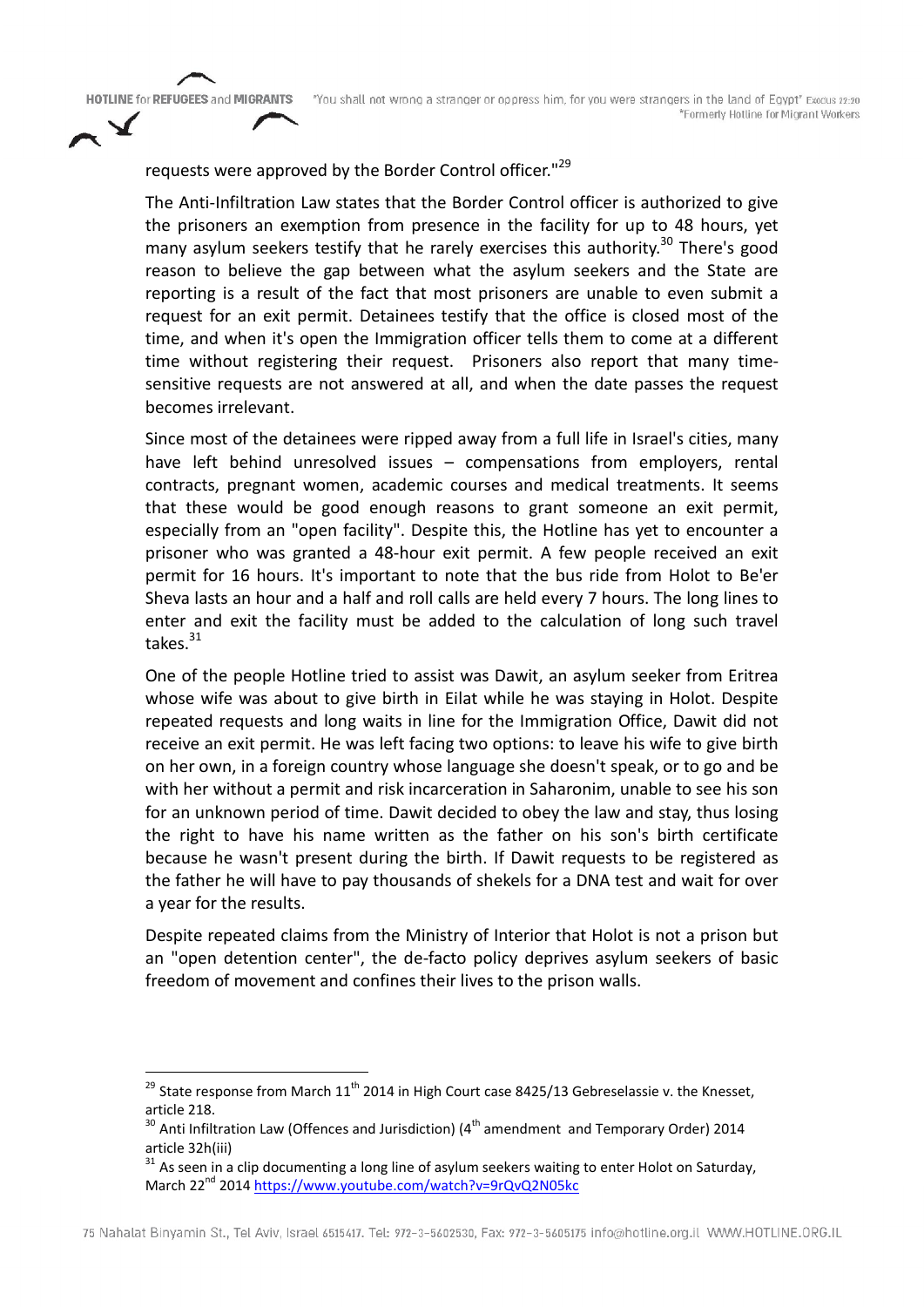"You shall not wrong a stranger or oppress him, for you were strangers in the land of Egypt" Execus 22:20 \*Formerly Hotline for Migrant Workers



# **Occupation in Holot**



In the picture: A prisoner lies in bed in Holot during day time.

*"All day long I do nothing. Most of the time I lie in bed. Depressed."*

*"Most of the time I stand in line: there's a line for food, three times a day I stand to sign [roll call]. But the longest line is the one for getting out and back into the prison. On Saturdays you need to stand in line for two hours to leave, and also to get back in. When we get in the prison guards check us very carefully to make sure that we are not bringing food into the prison. I don't understand why there is such a long line to leave as well. We have nothing inside anyway. What can we possibly take with us? What there is to check?"* 



*In the picture: line for food in Holot*

*"There are classrooms, but they don't let us use them. Only lately did we have a meeting with the commander of the prison. We asked him to have the opportunity to learn and to bring computers into the prison. He explained to us that the reason why it's forbidden to bring computers is that there is no way to lock the lockers and that they are afraid of*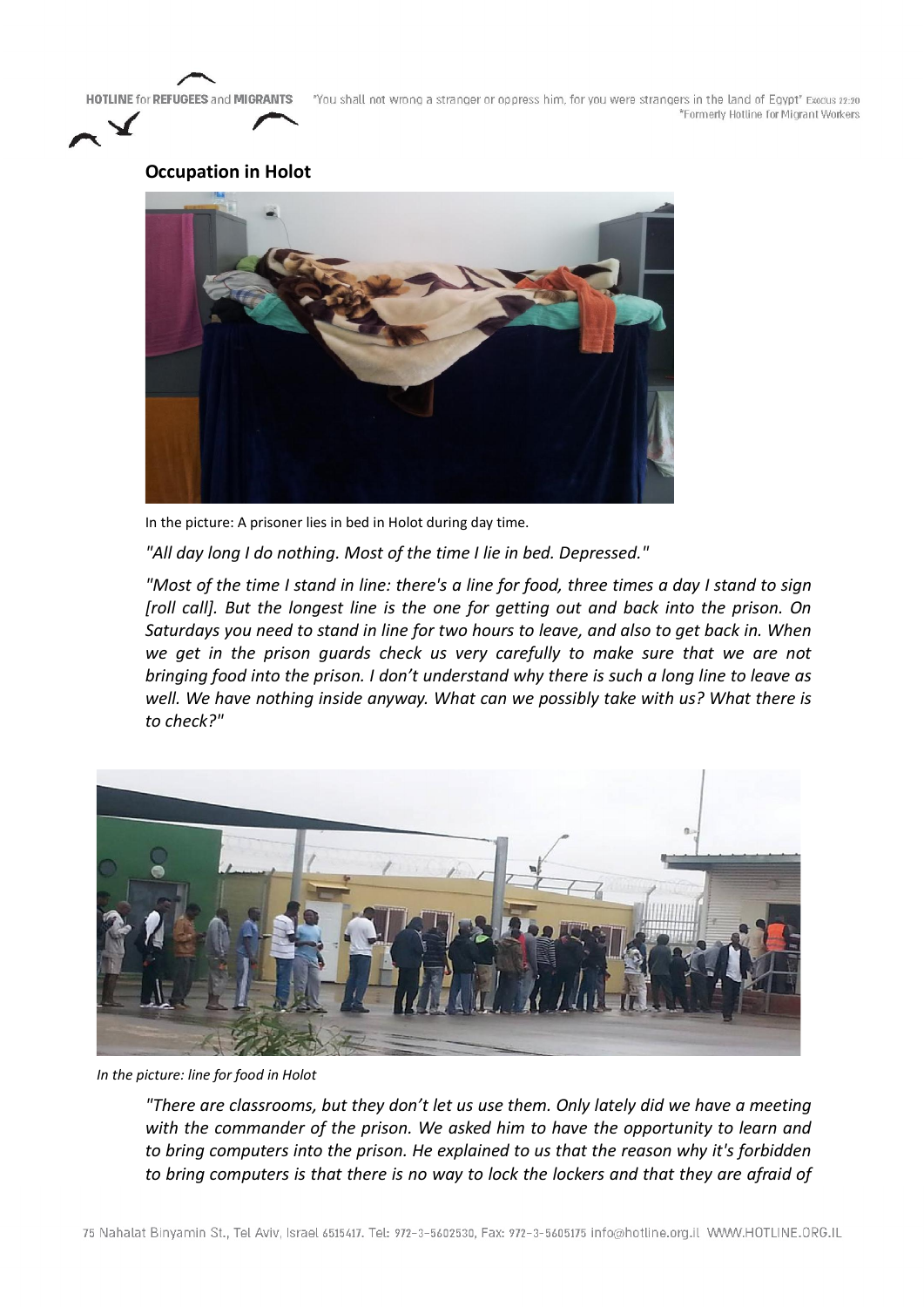"You shall not wrong a stranger or oppress him, for you were strangers in the land of Egypt" Exodus 22:20 \*Formerly Hotline for Migrant Workers

*thefts should we keep valuable items such as computers, cameras and similar items. We have asked for locks for the lockers but that can't be done either, because they are afraid that people might take the keys and leave. They are also concerned that we might keep items that aren't allowed in the prison inside the lockers. In the end we agreed that whoever wants to bring in a computer will sign a statement saying that only he is responsible for his computer and that if it is stolen he will not file a complaint. I am happy that we will have computers, but I think that they should allow us to lock our lockers."*

Within the limited space allotted them, detainees have trouble keeping themselves busy. Other than a sports field and television there are no recreational activities, nor access to books, newspapers and internet. A painting teacher comes in once a week and more activities are planned in the future, including workshops covering mechanics, carpentry and other universal skills. The choice of workshops was not coincidental – their declared aim, as IPS representatives have explained, is to prepare detainees to the day they return to their home county and to give them skills that will enable them to make a living in Sudan and in Eritrea. Thus far, the classrooms in the facility are opened irregularly and all educational activities are arranged by the detainees without any cooperation from the prison authorities.

According to the Anti Infiltration Law article 32g a few of the detainees in Holot can work in the maintenance and the provision of various services within the detention facility itself.<sup>32</sup> Only 179 have asked to do so.<sup>33</sup> According to the regulations<sup>34</sup> payment for such work is 12 NIS per hour. In January 2014, 59 prisoners were employed and in February, 78 were- only 5% of the center's population.



In the picture: Office of employment "Holot"

<sup>&</sup>lt;sup>32</sup> State response from March 11 2014 in High Court case 8425/13 Gebreselassie v. the Knesset, article 204<br><sup>33</sup> Anti Infiltration Law (Offences and Jurisdiction)<br><sup>34</sup> Temporary Law : Pocket Money and other benefits and t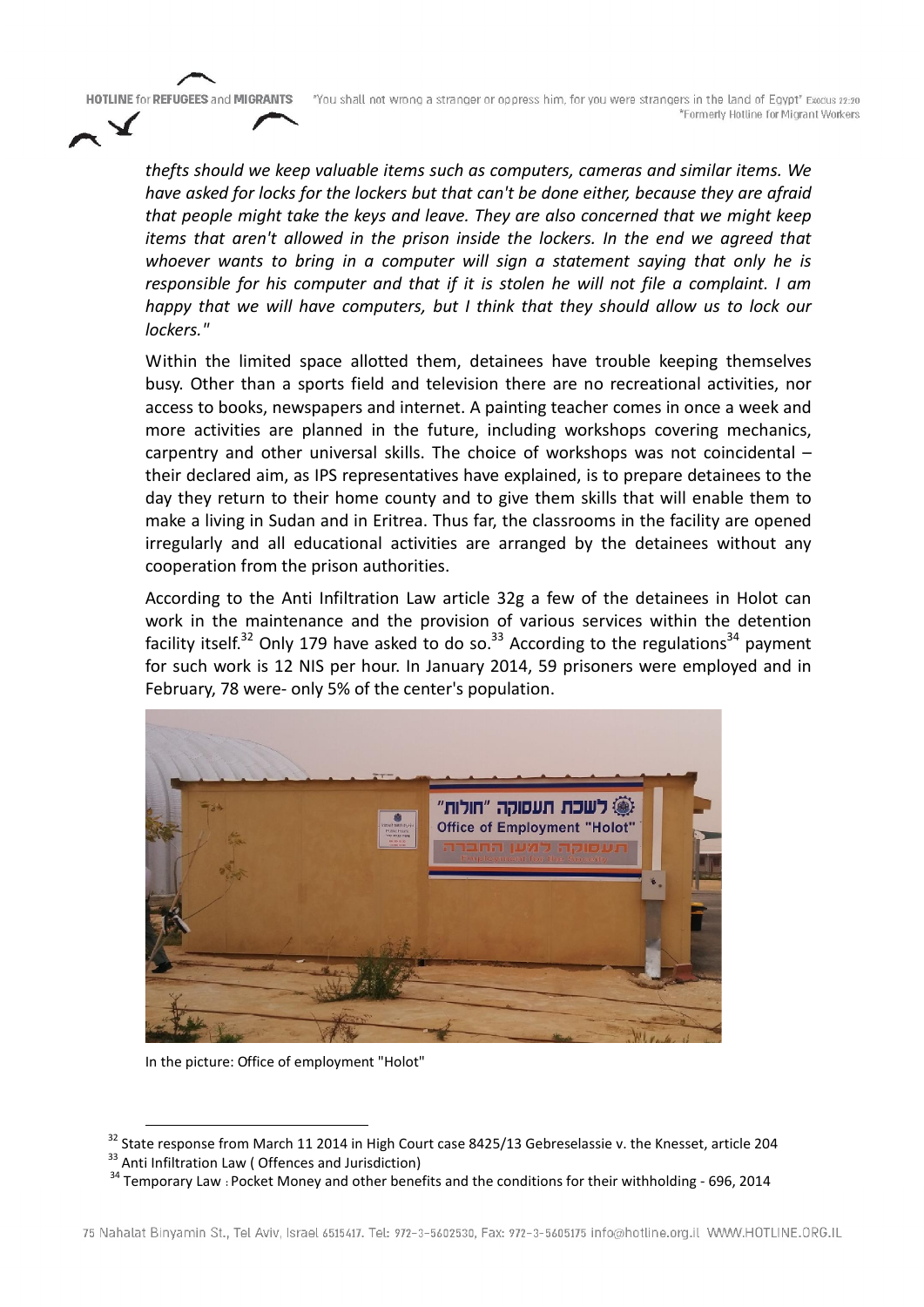"You shall not wrong a stranger or oppress him, for you were strangers in the land of Egypt" Execus 22:20 \*Formerly Hotline for Migrant Workers

#### **Violations of Religious Freedom**

"Israel has deprived me of my freedom for an indefinite period of time and now it also wants to take my faith away from me. Here you are isolated from the outside world and it's very hard emotionally. I do not know how long I will have to be here so at least I wanted to keep my rituals. The pictures and the crucifixes give me strength."

During one of the visits of volunteers of the Hotline at the Holot facility, one of the detainees from Eritrea, Michael Abraha, complained that his weekly allowance, in the amount of 160 NIS, was taken away from him, as well as his registration card used for the roll calls because he refused to remove religious pictures and a crucifix he had hung on the wall in his room. He added that prison guards tore off religious items hung by detainees in section A after the detainees refused to take them off the walls.<sup>35</sup>

Despite the punishment, Abraha felt that he could not give up his faith and practices.

Following the publication of a news report regarding Abraha, the commander and the staff of the detention center called a meeting and clarified to the detainees that they were free to keep any religious faith they wished and that they would be given religious books if they wished, but that they cannot hang anything on their walls.



In the picture: the pictures hung on Abrahah's wall in Holot

#### **Pressure to Leave Voluntarily**<sup>36</sup>

*"We are being told all the time: If you will not sign, you will stay here for the rest of your life!"*

*"Every time I ask for time off outside of Holot, they tell me 'If you will sign that you return to Eritrea, you will get time off."*

"*During the interviews in prison, they put pressure on me to go back to my country, to* 

<sup>&</sup>lt;sup>35</sup> Ephraim, Omri "Asylum seeker ordered to take down pictures of crosses", *Ynet*, March 24, 2014<br>http://www.ynetnews.com/articles/0,7340,L-4502860,00.html

 $\dot{A}$  standup show, dated June 9th, 2014, written and performed in Hebrew by Holot detainees, describing the pressure to leave and the attitude of MoI officials toward them is available at: https://www.youtube.com/watch?v=SsbgVueqkyM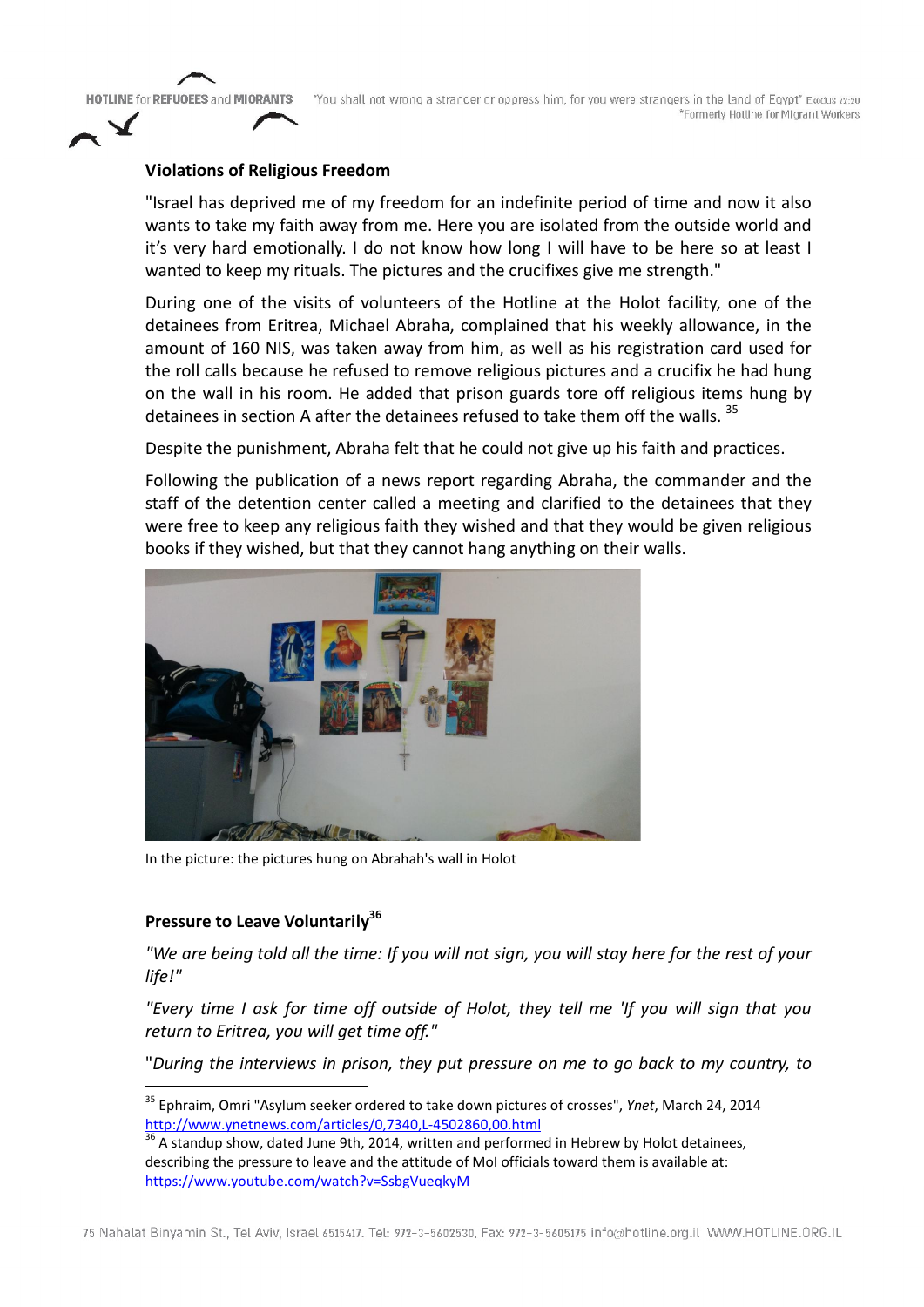"You shall not wrong a stranger or oppress him, for you were strangers in the land of Egypt" Execus 22:20 \*Formerly Hotline for Migrant Workers

*sign. They insult us, saying 'Israelis don't like you, they don't want to see you because of your color' and other things that I don't dare repeat. They call me to the office and start asking again and again if I want to go back. If not, they say I will stay in prison for ever. In Saharonim they called me for such 'persuasion talks' about twice a week. I'm in Holot less than a week now and they already called me twice. There are people that might go back home despite knowing what awaits them there. It will not happen because they will be happy there or because their situation will be better there. People lose hope and become depressed. The purpose of this place [Holot] is to make you lose your human dignity. Those who decide to return do it although there is a chance that they will be killed by the Sudanese government. They cannot hear any more insults from the Israeli Immigration authority*"

*"They want to accuse us and say that we are wrong. This is why they opened Holot prison. Two years ago we submitted asylum requests inside the prison and now they start rejecting our requests. They want us to go back home. They put all this pressure on us and create problems for us in order to oppress us so that we will go home."*

While summoned to Holot, asylum seekers receive, attached to the summon paper a proposal to join the "voluntary leave" program allowing them to receive, first until the end of March 2014 and then extended until the end of June \$3,500 in addition to a plane ticket to their home country. If they are still not convinced, while arriving Holot, they receive a "voluntary leave" booklet that elaborates their possibilities and asked if they are willing to leave the country and that if not, they will be indefinitely detained in Holot. Eritrean asylum seekers receive a booklet that offers them the possibility to return to Eritrea, Uganda, or Rwanda and receive \$3,500 if they agree to do so.

Israeli human rights organizations receive disturbing news regarding some of those who left "voluntarily". According to the MoI, until the end of March 2014, 367 "voluntarily" returned to Eritrea so far. We have news about two of them, who according to Swedish human right activist Meron Estefanos, managed to bribe their way out of the Eritrean prisons and to escape to Ethiopia. Several sources in Sudan claim that 13 Sudanese asylum seekers were murdered by the authorities while other returnees are detained and tortured. Several Sudanese newspapers reported that Sudanese security forces detained a person who was spying for Israel and are monitoring the "spies" who have recently returned from Israel to Sudan to conduct sabotage operations.

Asylum seekers in Uganda and Rwanda who spoke with the Hotline for Refugees and Migrants, report that they entered the countries with a 10-day tourist visa on their Israeli travelling document. The travelling documents were taken away from them upon their arrival by a local clerk who waited for them at the airport and no other alternative document was provided to them. Eritreans and Sudanese who left for Uganda had relatives and friends waiting for them there, but Eritreans who left for Rwanda, claimed that there is no way for them to support themselves there and that they try to find their way to Uganda, or South Sudan, without having any identifying documents. Asylum seekers in Holot relate that they manage to communicate with their friends who left. They are not sure if they should try return to their homeland, despite the risk, try to reach Uganda and Rwanda where they know that no protection or identifying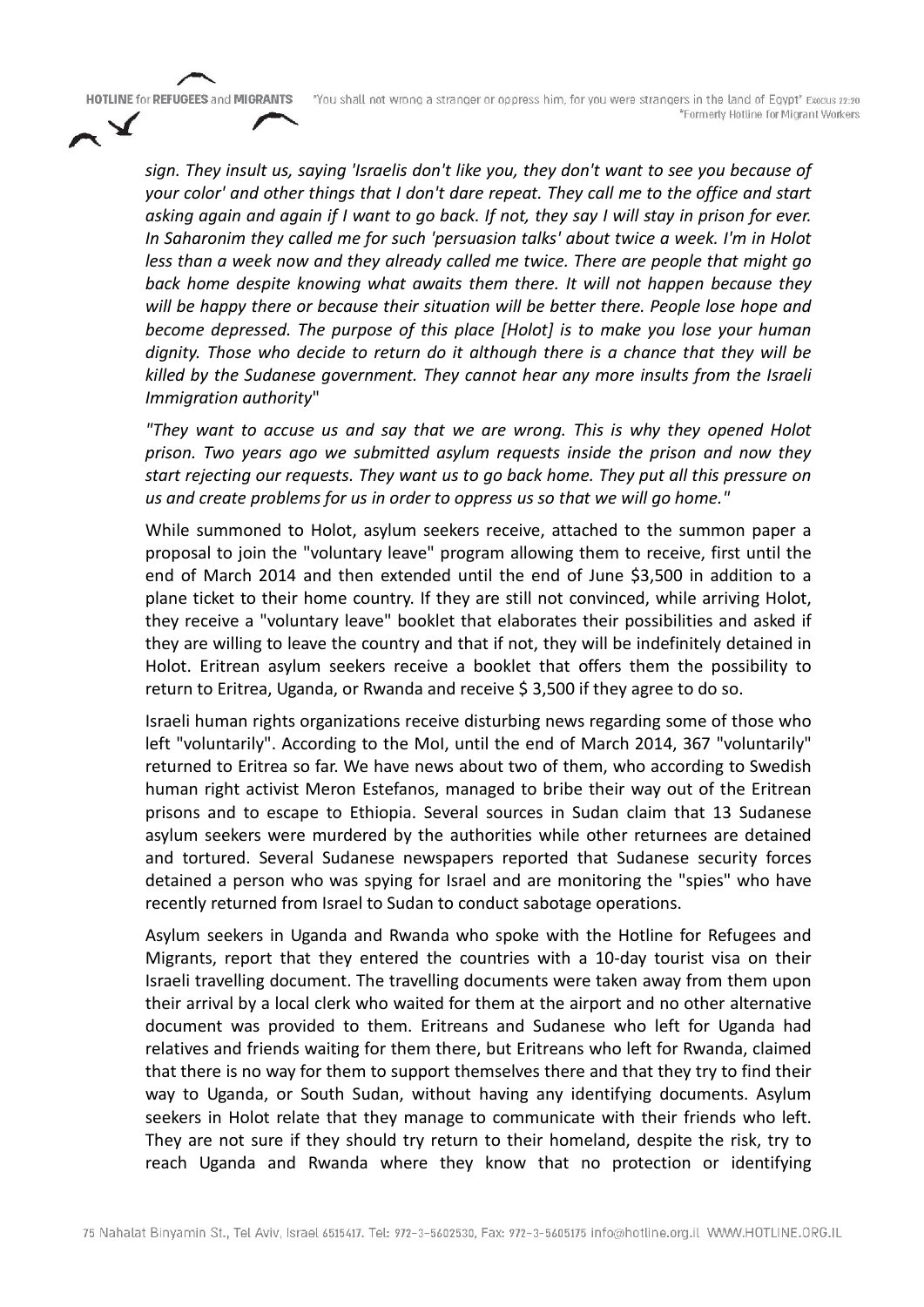documents will be provided for them, or just continue remaining in the Israeli jail, without knowing if and when they will be released.

En Eritrean asylum seeker detained in Holot explained to Hotline activists that due to the failure of the state of Israel to provide him asylum, he would like to try a third country, "*but not to Africa, since they deport you back to Eritrea! The state of Israel says to people that they will receive asylum in there (in Africa) but there is nothing there. They return them to Egypt and from there to Eritrea, where you end up in jail.*"

#### **Depression and Hopelessness in Holot**

*"The most terrible thing in Holot for me is that I am in prison more than two years. The most terrible thing is that it is unlimited, this is the problem. I am a human being. I cannot spend my entire life in prison. This is indignity to people. Holot is located at the middle of the desert, we are being separated from our community in Israel and from anything that can enable us to communicate with society in Israel. This is hard. We are being downgraded to an inhuman degree; we cannot talk with other people. I am depressed, very angry. I feel that I am not a human being. I have done nothing in my life that justifies being in prison even for one second. This is what I think. I know where I came from and I think that everybody knows. I feel here that I am not a human being. If I would have been a human being they wouldn't have treated me like that."*

*"I am in prison for such a long time and within a short while I feel I will become an animal, I do not have a head anymore. I do not learn or work and I do nothing, I am not like a human being."* 

The State's response to the High Court mentioned: "three social workers work in each section (in which 1,200 detainees can be populated) and a social worker is running this section…. In each one of the sections there is social worker who sees the detainees in his office on a regular schedule." <sup>37</sup>

Our conversations with detainees indicate that they are under great stress. All the prisoners we spoke with were not aware to the presence of the social workers at the detention center. The reason might be the fact that there are only a few social workers for large number of detainees, or the fact that information on the social workers appears only in Hebrew. Either way, social workers are not trained psychologists and cannot provide treatment to a population of people who are suffering from traumas caused by genocide, torture, persecution, war, a population whose traumas are exacerbated due to the open-ended nature of their detention.

 $37$  State response from March 11 2014 in High Court case 8425/13 Gebreselassie v. the Knesset, article 192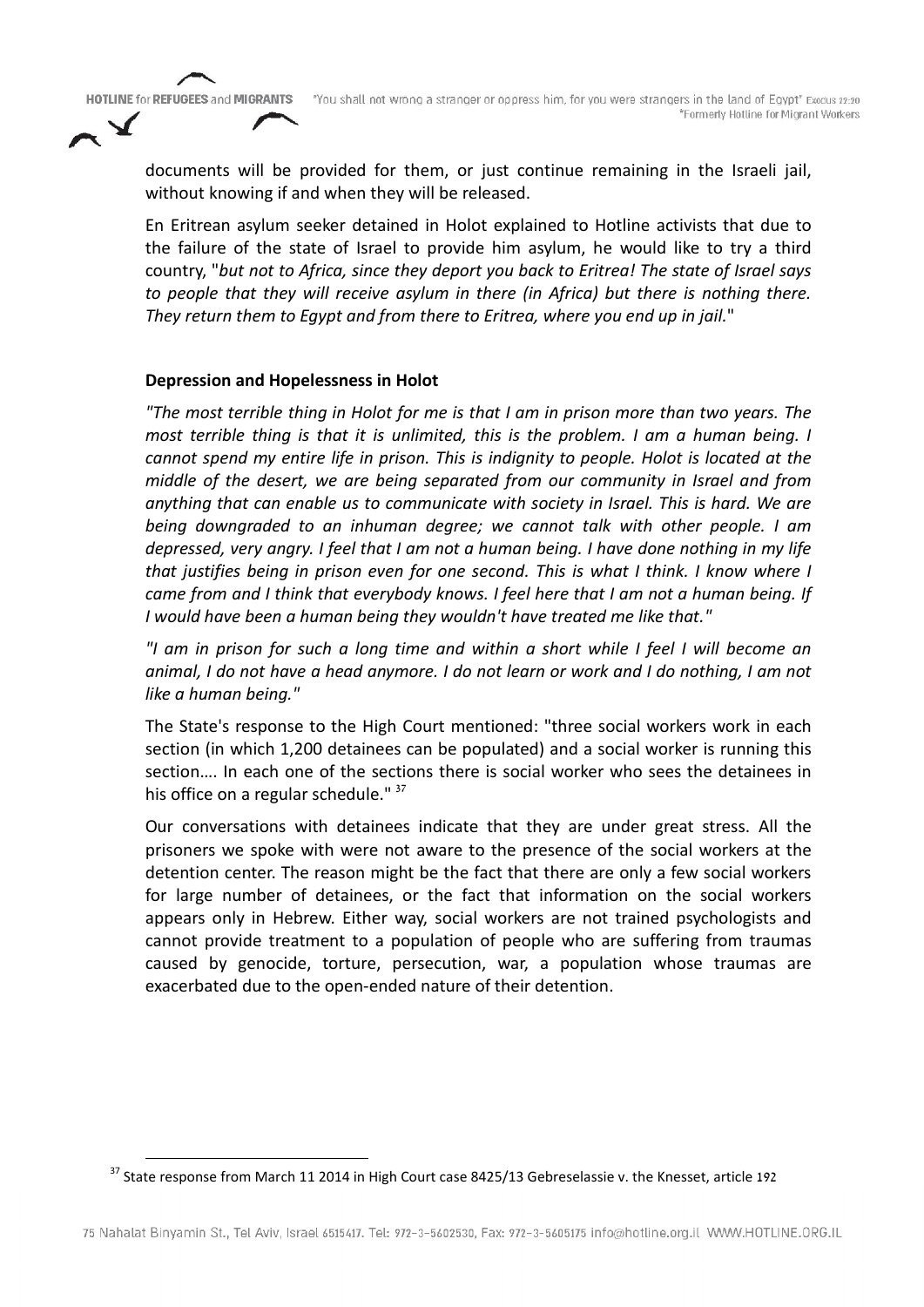"You shall not wrong a stranger or oppress him, for you were strangers in the land of Egypt" Execus 22:20 \*Formerly Hotline for Migrant Workers

# **Second Class Justice for Second Class Litigants**

Immediately after the Holot facility was established and asylum seekers were summoned to detention there, the Hotline for Refugees and Migrants as well as private lawyers started filing administrative petitions to the district courts on behalf of asylum seekers summoned to Holot.

In addition to the claim that Holot is a detention facility and that the 4th amendment to the Anti-Infiltration Law contradicts the Supreme Court verdict,<sup>38</sup> the petitions argued that the law demands that a proper hearing will be conducted to the asylum seekers before summoning them to Holot. Additional arguments were that the summonses are issued to people who do not meet the criteria set by the MoI, that the decision to summon a person to detention is not explained, that the MoI ignored humanitarians reasons or health problems that might worsen in Holot, and that the MoI did not take into consideration that some of those summoned to Holot filed asylum requests months and even years ago and did not receive a reply.

Most summonses that were challenged in court were suspended and several district courts judges criticized the MoI for their policy of not holding hearings prior to issuing summonses to detention. Some petitions were rejected and others were accepted. The vast majority of the petitions were transferred to the new Tribunal for Appeals.

On May 26, 2014, following a petition filed by Adv. Asaf Weitzen of the Hotline for Refugees and Migrants on behalf of a Sudanese citizen, Mutasim Ali, the State agreed to accept the Supreme Court's offer for a change in the procedure of issuing summonses to Holot. Under the new procedure, starting June 6, and for a test period of three months, the Ministry of Interior holds a hearing for each asylum seeker before issuing a summons. In the hearing, the asylum-seekers have an opportunity to present their personal case and to be represented by an attorney.<sup>39</sup>

Mutasim Ali was granted such a hearing, which ended with the Immigration Authority's decision to return him to Holot facility. As far as the Hotline is aware of, so far, only married men and fathers who managed to prove themselves as such, benefited from the new procedure. The case is still awaiting a verdict.

On June 1, 2014, an amendment in the Entry to Israel Law that created the Tribunal for Appeals came into force. The new Tribunal replaces three Administrative Courts: the Jerusalem, Tel Aviv and The Central Court. Only four judges were appointed to this Tribunal, in addition to the head of the Tribunal. At the end of May 2014, the legal advisor of the Immigration Authority reported to the Knesset that the new court will receive about 1,200 pending files, which will be transferred to it from the Appeals Committees. In addition, it will receive about 700 pending cases from district courts. The court fee for the new court is 657 NIS and getting a waiver for the fee is much more difficult than it is for District court petitions.

<sup>&</sup>lt;sup>38</sup> High Court case 7146/12 Adam v. the Knesset, verdict dated September 16, 2013. <sup>39</sup> High Court case 2863/14 Mutasim Ali and others v. the Ministry of the Interior and others, State response dated May 26, 2014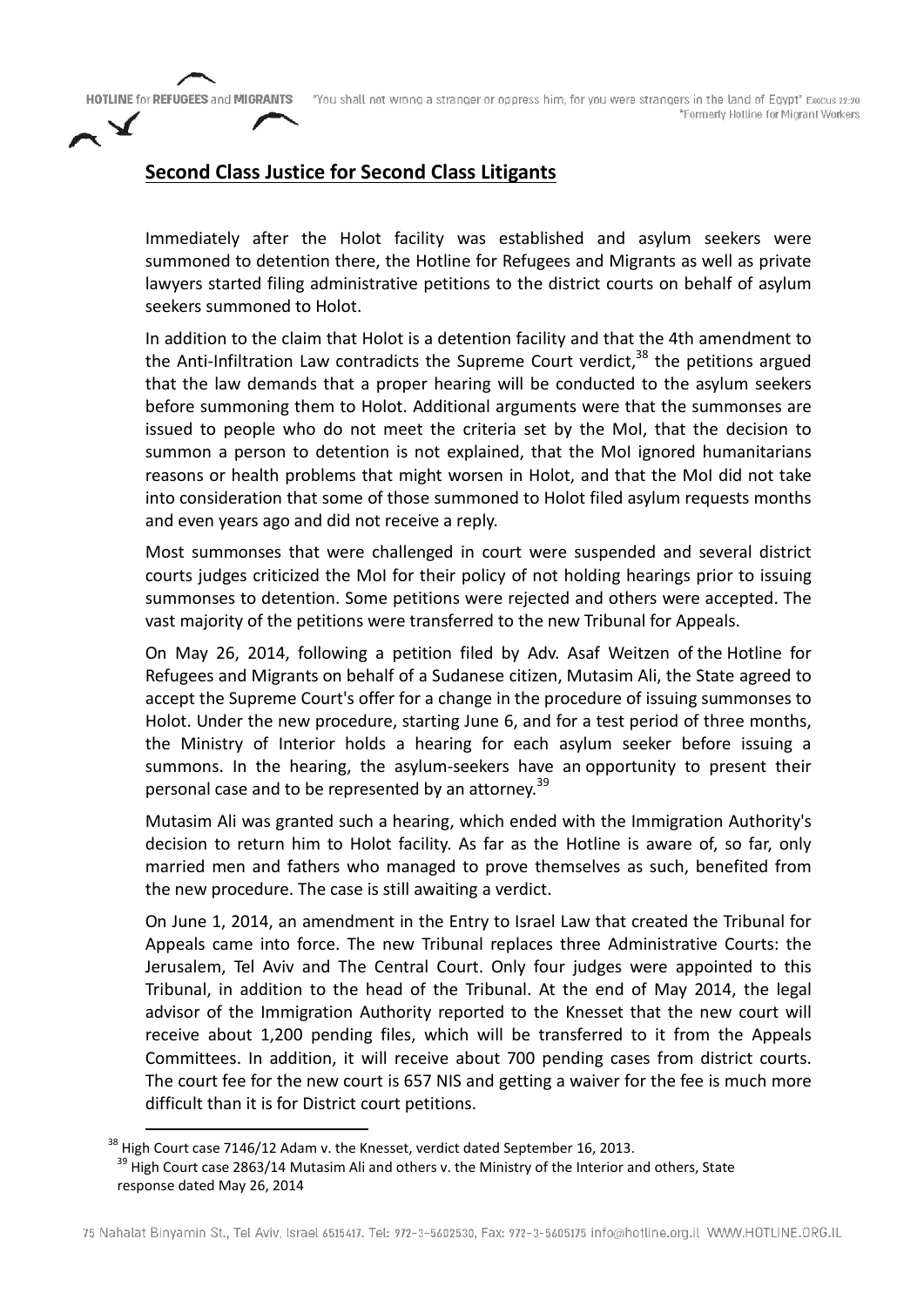"You shall not wrong a stranger or oppress him, for you were strangers in the land of Egypt" Execus 22:20 \*Formerly Hotline for Migrant Workers

We suspect that the establishment of the new Tribunal, with its only four judges, will limit the access of asylum seekers and migrants to the judicial system.

The court case of Sadik el Sadik demonstrates the problems with this new legal instance:

Sadik, an asylum seeker from Darfur was sent under the "voluntary leave" procedure to Addis Ababa. Since he refused to board the connecting flight to Khartoum and the Ethiopians refused to allow him to stay, he was deported back to Israel, against his will, on May 11, 2014. Sadik was immediately transferred to Holot. The day after, the Hotline for Refugees and Migrants filed a petition to the Central District Court, demanding that the court void the summons of Sadik to Holot. The main argument in the petition was that the summons to Holot was issued unlawfully under the Anti-Infiltration law, since Sadik was no longer an "infiltrator" - he entered Israel through Ben Gurion airport. The Hotline asked for an urgent hearing and an interim order. The Judge, Marshak Marom, scheduled a hearing to June 10, stating that this is the earliest possible date and postponed the decision regarding the interim order until he received the State's response. The Hotline immediately served a request for appeal to the Supreme Court, demanding an interim order. Judge Fogelman rejected the request but stated that under these circumstances, it is advisable to hold the hearing as quickly as possible.

The Hotline asked the District court for an earlier date for the hearing but Judge Marshak Marom stated once again that there is no possibility to hold the hearing earlier. On June 1, the Hotline received a decision transferring the case from the Central District Court to the new Tribunal for Appeals. The next day, Adv. Carmel Pomerantz from the Hotline visited the offices of the new Tribunal in an attempt to schedule an urgent hearing there. The secretary of the Tribunal explained that there is no way to do so since the District court files were not yet transferred to the new Tribunal. The Hotline immediately addressed the District court, stating that both the District Court and the Supreme Court found that the case should be heard as soon as possible, and found the scheduled date of the hearing - June 10 - too far away. The original scheduled hearing date passed already and the State Attorney confirmed that the files were not transferred yet. Sadik has been unlawfully detained in Holot for more than a month now and there is no decision yet regarding the Hotline's request for an urgent hearing date at the District Court for him.

About 2,000 cases await a hearing at the new Tribunal, together with Sadik's. The number of Tribunal judges – just four – raises the suspicion that justice will not be done to detainees in Holot. This policy may result in second class justice for second class litigants .